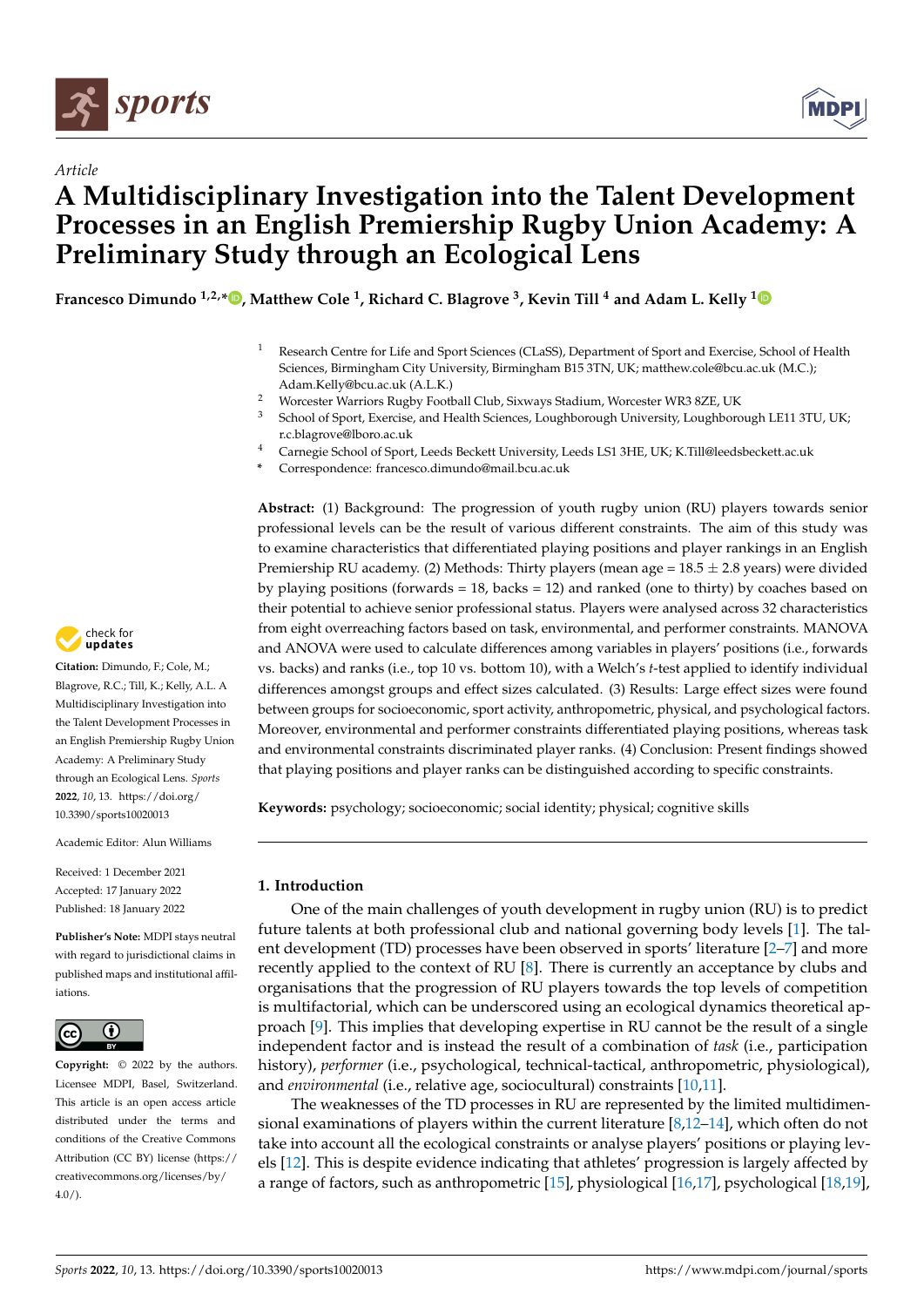social identity [\[20\]](#page-14-14), socioeconomic [\[21](#page-14-15)[,22\]](#page-14-16), and perceptual-cognitive expertise (PCE) [\[1,](#page-14-0)[23\]](#page-14-17) traits. Moreover, it has been found that the participation in adult-led practice and peer-led play in sport-specific and multisport activities [\[24](#page-15-0)[,25\]](#page-15-1), as well as the accumulation of hours of game-exposure at different ages [\[26\]](#page-15-2), can impact the development of a young player. In addition, population density in the town of growth [\[27,](#page-15-3)[28\]](#page-15-4) and levels of deprivation [\[29\]](#page-15-5) have been shown to have a significant impact on the TD opportunities and outcomes in RU. Indeed, researchers have recommended that future investigations in RU should consider these aspects in unison when studying professional academy contexts in order to better understand the holistic demands of the TD process [\[3,](#page-14-18)[30\]](#page-15-6).

A RU team is comprised of 15 playing athletes with a maximum of eight substitutes. The squad is generally split into forward (e.g., props, hooker, flankers) and back (e.g., inside centre, outside centre, full back) players. Forwards are those who normally engage first with opponents and are involved in set pieces and close high-force collisions. In contrast, backs are players who tackle the opposition at a later stage of the game, are engaged in rapid actions, and cover longer distances in high speed running [\[31,](#page-15-7)[32\]](#page-15-8). Since the two main playing positions require the development of specific characteristics, a different TD path is often needed for these players [\[31\]](#page-15-7). Existing investigations on longterm athlete development (LTAD) pathways in RU have yet to elucidate the most suitable qualities to train forward and back players through an ecological lens [\[33\]](#page-15-9). In addition, there are only limited suggestions on how to differentiate playing levels based on player rankings in RU [\[34\]](#page-15-10). Indeed, questions remain surrounding the most appropriate processes that facilitate players' progression towards RU senior professional status, since sport organisations' *modus operandi* can often result in missing future professionals due to the pyramidal structure of the talent identification (TID) system, in which, at each stage of selection, the number of places for players to follow a development path decreases [\[35\]](#page-15-11). Unfortunately, existing research is yet to report a multidisciplinary investigation based on the aforementioned areas that are important for TD in RU. Thus, the present investigation aimed to examine a range of task, environmental, and performer constraints in an English Premiership RU academy. Specifically, both playing positions (i.e., forwards and backs) and player rankings (i.e., top-10 potentials vs. bottom-10 potentials) were analysed to: (a) offer a preliminary study to better understand the TD processes in RU, (b) provide professional RU academies a novel approach of assessing players, and (c) establish a methodological framework that may be useful for other researchers in the future.

#### **2. Materials and Methods**

#### *2.1. Participants*

Thirty players (under 16 (U16) = 11, U18 = 9, U21 = 10) from an English Premiership RU academy agreed to participate in this study. Table [1](#page-3-0) reports the descriptive statistics of the participants. All participants were analysed based on playing position to compare possible differences (forwards = 18, backs = 12). They were also ranked on their potential to become a senior professional RU player, regardless of playing position and age, from one to thirty by three Level 4 academy coaches. Coaches ranked players using subjective criteria based on both their own vision of the game and personal philosophy of coaching. This produced a linear classification of higher-ranked players down to their lower-ranked peers, who were then split into thirds using tertiles. This created a cohort of 'top-10 potentials' (*n* = 10), who represent the top third, and a cohort of 'bottom-10 potentials' (*n* = 10), who represent the bottom third. This enabled a distinct comparison between the higher- and lower-ranked potentials across the group, with the middle third discarded from the player rank analysis (*n* = 10). Ethical approval was granted by the Faculty of Health, Education, and Life Sciences Research Ethics Committee at Birmingham City University.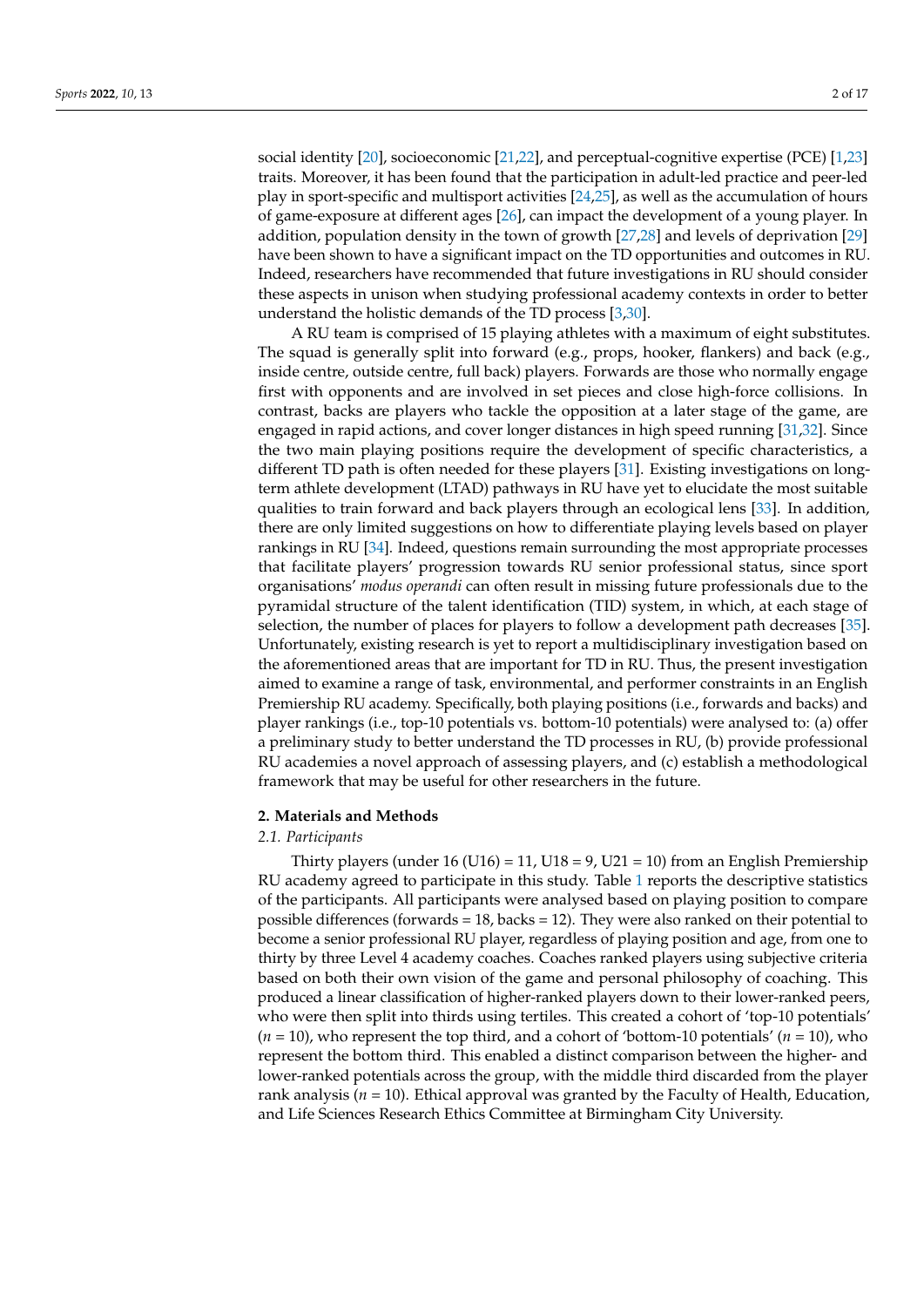|                                                  | All Forwards $(n = 18)$      | All Backs $(n = 12)$          | <b>Top-10 Potentials</b>     | <b>Bottom-10 Potentials</b>  |
|--------------------------------------------------|------------------------------|-------------------------------|------------------------------|------------------------------|
| <b>Factors</b>                                   | Mean $\pm$ SD<br>$(z-Score)$ | Mean $\pm$ SD<br>$(z$ -Score) | Mean $\pm$ SD<br>$(z-Score)$ | Mean $\pm$ SD<br>$(z-Score)$ |
| Age (year)                                       | $18.1 \pm 3.1$               | $18.4 \pm 2.9$                | $19.0 \pm 2.9$               | $18.7 \pm 2.3$               |
| <b>BQs</b>                                       | $1.9\pm1.1$                  | $2.0\pm1.1$                   | $1.7 \pm 1.0$                | $2.0\pm1.0$                  |
| <b>Task constraints</b><br>Participation history |                              |                               |                              |                              |
| Number of sports<br>Sport activities             | $2.9 \pm 1.8$                | $3.7 \pm 1.9$                 | $3.5 \pm 2.1$                | $3.5 \pm 2.2$                |
| Game exposure U8-U11 (h)                         | $74.1 \pm 47.5$              | $99.0 \pm 50.1$               | $120.7 \pm 52.3$             | $59.8 \pm 24.3$              |
| Coach-led U8-U11 (h)                             | $300.8 \pm 182.3$            | $216.5 \pm 131.3$             | $296.4 \pm 112.1$            | $216.0 \pm 193.8$            |
| Peer-led U8-U11 (h)                              | $126.8 \pm 159.0$            | $81.0 \pm 72.3$               | $139.0 \pm 209.1$            | $82.7 \pm 62.9$              |
| Game exposure U12-U15 (h)                        | $226.1 \pm 114.4$            | $222.4 \pm 93.0$              | $234.8 \pm 122.2$            | $215.5 \pm 71.7$             |
| Coach-led U12-U15 (h)                            | $411.9 \pm 274.1$            | $343.6 \pm 150.7$             | $391.0 \pm 175.5$            | $368.4 \pm 225.3$            |
| Peer-led U12-U15 (h)                             | $255.2 \pm 233.1$            | $287.5 \pm 316.2$             | $311.5 \pm 274.8$            | $124.1 \pm 48.3$             |
| <b>Environmental constraints</b>                 |                              |                               |                              |                              |
| Socioeconomic                                    |                              |                               |                              |                              |
| Town population (AU)                             | $4.7 \pm 0.5$                | $4.2 \pm 1.0$                 | $4.3 \pm 1.0$                | $4.3 \pm 0.8$                |
| <b>IMD</b> decile                                | $7.7\pm1.8$                  | $6.3 \pm 1.2$                 | $6.7\pm1.5$                  | $8.3 \pm 1.2$                |
| Performer constraints<br>Anthropometric          |                              |                               |                              |                              |
|                                                  | $98.7 \pm 11.6$              | $85.4\pm7.5$                  | $96.0 \pm 11.2$              | $94.4 \pm 11.9$              |
| Body mass (kg)                                   | $(0.606 \pm 0.745)$          | $(-0.908 \pm 0.390)$          | $(-0.118 \pm 0.906)$         | $(0.234 \pm 1.017)$          |
|                                                  | $180.4 \pm 4.7$              | $171.9 \pm 42.9$              | $178.3 \pm 6.2$              | $163.6 \pm 56.8$             |
| Height (cm)                                      | $(0.025 \pm 0.737)$          | $(-0.022 \pm 1.114)$          | $(-0.304 \pm 1.057)$         | $(0.001 \pm 1.017)$          |
| Physical factors                                 |                              |                               |                              |                              |
|                                                  | $48.2 \pm 5.7$               | $50.4 \pm 5.0$                | $52.6 \pm 4.3$               | $46.1 \pm 5.5$               |
| Hand grip (kg)                                   | $(0.022 \pm 0.966)$          | $(-0.025 \pm 1.004)$          | $(0.072 \pm 1.016)$          | $(-0.252 \pm 1.102)$         |
|                                                  | $144.1 \pm 16.7$             | $131.5 \pm 20.2$              | $147.2 \pm 22.8$             | $130.5 \pm 13.5$             |
| $IHE$ (kg)                                       | $(0.389 \pm 0.650)$          | $(-0.583 \pm 1.091)$          | $(-0.088 \pm 1.035)$         | $(0.057 \pm 1.067)$          |
|                                                  |                              |                               |                              |                              |
| $CMJ$ (cm)                                       | $35.6 \pm 5.7$               | $41.3 \pm 3.5$                | $40.3 \pm 4.8$               | $35.4 \pm 5.4$               |
|                                                  | $(-0.261 \pm 0.862)$         | $(0.417 \pm 1.014)$           | $(-0.225 \pm 0.999)$         | $(-0.209 \pm 0.734)$         |
|                                                  | $4585.53 \pm 654.94$         | $4323.81 \pm 476.07$          | $4743.9 \pm 644.5$           | $4339.53 \pm 586.3$          |
| Peak power (W)                                   | $(0.539 \pm 0.769)$          | $(-0.927 \pm 0.695)$          | $(-0.218 \pm 1.012)$         | $(-0.084 \pm 1.194)$         |
|                                                  | $46.44 \pm 3.62$             | $50.55 \pm 2.27$              | $49.36 \pm 3.15$             | $46.30 \pm 3.56$             |
| Relative peak power (W/kg)                       | $(-0.366 \pm 0.797)$         | $(0.291 \pm 0.829)$           | $(-0.201 \pm 0.930)$         | $(-0.356 \pm 0.567)$         |
|                                                  |                              |                               |                              |                              |
| RSI $(m/m·s)$                                    | $1.2 \pm 0.3$                | $1.7 \pm 0.4$                 | $1.8 \pm 0.4$                | $1.2 \pm 0.4$                |
|                                                  | $(-0.256 \pm 0.988)$         | $(0.383 \pm 0.846)$           | $(0.219 \pm 0.863)$          | $(-0.202 \pm 0.845)$         |
| $20$ m sprint $(s)$                              | $3.11 \pm 0.19$              | $2.98 \pm 0.13$               | $2.97 \pm 0.09$              | $3.18 \pm 0.19$              |
|                                                  | $(0.233 \pm 0.949)$          | $(-0.333 \pm 0.942)$          | $(-0.328 \pm 0.537)$         | $(0.312 \pm 0.906)$          |
|                                                  | $635.4 \pm 76.7$             | $574.5 \pm 57.1$              | $647.6 \pm 85.5$             | $592.8 \pm 68.8$             |
| 20 m momentum $(m \cdot s^{-1})$                 | $(0.517 \pm 0.745)$          | $(-0.792 \pm 0.709)$          | $(-0.036 \pm 0.952)$         | $(0.075 \pm 1.176)$          |
|                                                  | $47.6 \pm 5.0$               | $52.7 \pm 3.1$                | $54.2 \pm 5.1$               | $46.7 \pm 2.9$               |
| $VO2max (mL·kg-1·min-1)$                         | $(-0.333 \pm 0.973)$         | $(0.517 \pm 0.748)$           | $(0.299 \pm 1.006)$          | $(-0.323 \pm 0.844)$         |
| Psychological                                    |                              |                               |                              |                              |
|                                                  |                              |                               |                              |                              |
| Factor 1-adverse response to                     | $2.7 \pm 0.6$                | $3.2 \pm 0.9$                 | $3.1 \pm 0.7$                | $2.7 \pm 0.7$                |
| failure (AU)                                     | $(-0.083 \pm 0.691)$         | $(0.117 \pm 1.321)$           | $(-0.099 \pm 1.003)$         | $(-0.285 \pm 0.822)$         |

**Table 1.** Descriptive statistics for forwards, backs, top-10 potentials, and bottom-10 potentials.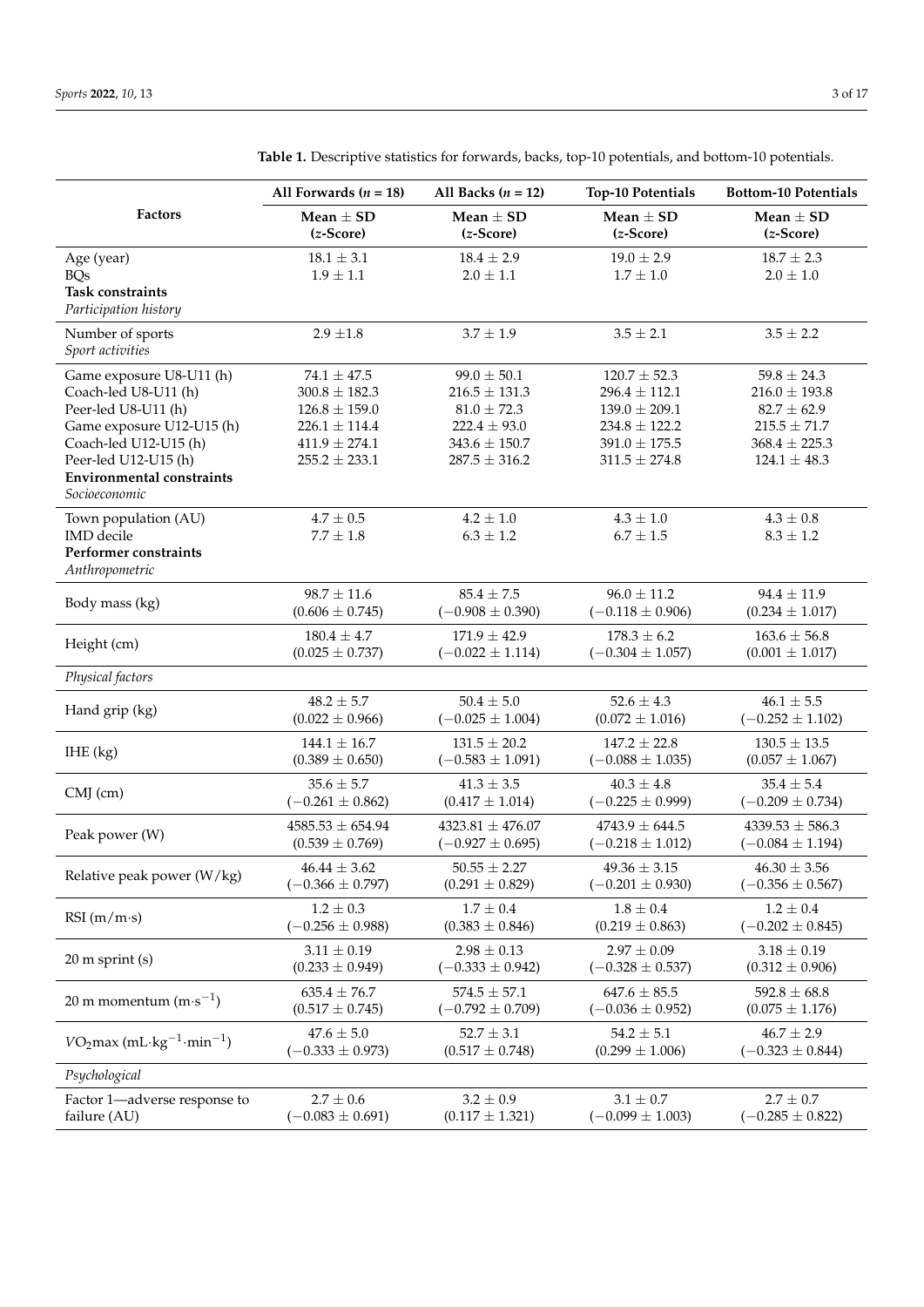|                                | All Forwards $(n = 18)$ | All Backs $(n = 12)$ | <b>Top-10 Potentials</b> | <b>Bottom-10 Potentials</b> |
|--------------------------------|-------------------------|----------------------|--------------------------|-----------------------------|
| <b>Factors</b>                 | $Mean + SD$             | $Mean + SD$          | $Mean + SD$              | $Mean + SD$                 |
|                                | $(z-Score)$             | $(z-Score)$          | $(z-Score)$              | $(z-Score)$                 |
| Factor 2-imagery and active    | $3.8 \pm 0.8$           | $3.7 \pm 0.9$        | $3.6 \pm 0.7$            | $3.7 \pm 1.1$               |
| preparation (AU)               | $(0.006 \pm 0.978)$     | $(1.619 \pm 0.990)$  | $(-0.262 \pm 0.757)$     | $(0.050 \pm 1.194)$         |
| Factor 3-self-directed control | $4.4 \pm 0.6$           | $4.7 \pm 0.5$        | $4.5 \pm 0.8$            | $4.6 \pm 0.6$               |
| and management (AU)            | $(-0.239 \pm 0.996)$    | $(0.350 \pm 0.847)$  | $(0.242 \pm 0.971)$      | $(0.162 \pm 1.072)$         |
| Factor 4-perfectionistic       | $3.1 \pm 0.6$           | $3.3 \pm 0.6$        | $3.3 \pm 0.4$            | $3.0 \pm 0.8$               |
| tendencies (AU)                | $(-0.078 \pm 0.869)$    | $(0.117 \pm 1.128)$  | $(-0.025 \pm 0.999)$     | $(-0.379 \pm 0.997)$        |
| Factor 5—seeking and using     | $4.6 \pm 0.6$           | $4.4 \pm 0.7$        | $4.5 \pm 0.6$            | $4.6 \pm 0.6$               |
| social support (AU)            | $(0.117 \pm 0.875)$     | $(-0.158 \pm 1.108)$ | $(-0.014 \pm 0.938)$     | $(0.116 \pm 0.836)$         |
| Factor 6-active coping (AU)    | $4.4 \pm 0.5$           | $4.7 + 0.6$          | $4.3 + 0.5$              | $4.6 + 0.6$                 |
|                                | $(-0.289 \pm 0.896)$    | $(0.442 \pm 0.931)$  | $(-0.099 \pm 0.962)$     | $(0.299 \pm 1.005)$         |
| Factor 7-clinical indicators   | $2.0 \pm 0.5$           | $2.0 \pm 0.5$        | $2.2 \pm 0.4$            | $1.8 \pm 0.5$               |
| (AU)                           | $(0.167 \pm 0.999)$     | $(-0.242 \pm 0.866)$ | $(-0.012 \pm 0.742)$     | $(-0.252 \pm 0.987)$        |
| Perceptual-cognitive expertise |                         |                      |                          |                             |
| PCE (AU)                       | $3.1 \pm 1.3$           | $2.8 \pm 1.5$        | $2.3 \pm 1.5$            | $2.7 \pm 1.1$               |
|                                | $(0.033 \pm 0.970)$     | $(-0.067 \pm 1.013)$ | $(-0.431 \pm 0.960)$     | $(-0.188 \pm 0.907)$        |
| Social identity                |                         |                      |                          |                             |
| In group ties (AU)             | $6.1 \pm 1.0$           | $5.7 + 1.1$          | $5.9 + 0.8$              | $5.8 \pm 1.4$               |
|                                | $(0.128 \pm 0.883)$     | $(-0.208 \pm 1.052)$ | $(-0.047 \pm 0.912)$     | $(-0.117 \pm 1.212)$        |
| Cognitive centrality (AU)      | $4.9 \pm 1.5$           | $5.2 \pm 1.5$        | $5.3 \pm 1.7$            | $5.3 \pm 1.6$               |
|                                | $(0.083 \pm 0.978)$     | $(-0.100 \pm 0.989)$ | $(0.004 \pm 1.034)$      | $(0.045 \pm 1.160)$         |
| In group affect (AU)           | $6.6 \pm 0.7$           | $6.5 \pm 0.5$        | $6.6 \pm 0.5$            | $6.7 \pm 0.4$               |
|                                | $(0.061 \pm 1.035)$     | $(-0.050 \pm 0.923)$ | $(0.178 \pm 0.871)$      | $(0.222 \pm 0.818)$         |
| Total score SIQ (AU)           | $5.8 \pm 0.9$           | $5.8 \pm 0.9$        | $5.9 \pm 1.0$            | $5.9 \pm 0.9$               |
|                                | $(0.094 \pm 0.967)$     | $(-0.158 \pm 1.000)$ | $(0.030 \pm 0.959)$      | $(0.037 \pm 1.112)$         |

<span id="page-3-0"></span>**Table 1.** *Cont.*

Note: Shows descriptive difference between forwards and backs and top-10 and bottom-10 potentials. BQs = birth quartiles; IMD decile = index of multiple deprivation decile; SIQ = social identity questionnaire; IHE = isometric hip extension; CMJ = countermovement jump; RSI = reactive strength index; PCE = perceptual-cognitive expertise;  $V\overline{O}_2$ max = maximal aerobic capacity;  $A\overline{U}$  = arbitrary unit.

#### *2.2. Procedure*

Data were collected during the first 9 weeks of the 2019 pre-season where athletes were tested before afternoon training. Participants were instructed to follow a standardised training and recovery procedure in the 48 h before each physical testing session. All physical tests were proceeded by a familiarisation trial and were conducted during the same day. Each anthropometric and physical test was explained and demonstrated with physical assessment preceded by a standardised RAMP warm up, a type of activation similar to what players usually perform before training and competition (e.g., mobility, dynamic stretching, low level plyometrics, and running drills). The PCE video simulation test was performed in a room that comprised a setting similar to a classroom to enhance players' concentration and comfort at the club. Psychological, socioeconomic, social identity, and participation history were collected using validated questionnaires distributed via an online platform (Online surveys Jisc, Bristol, UK), which participants were asked to complete in their own time. In total, players were analysed over 32 characteristics from eight overreaching factors based on task (i.e., participation history and sport activities), environmental (i.e., socioeconomic), and performer (i.e., anthropometrical, physical, PCE, and social identity) constraints.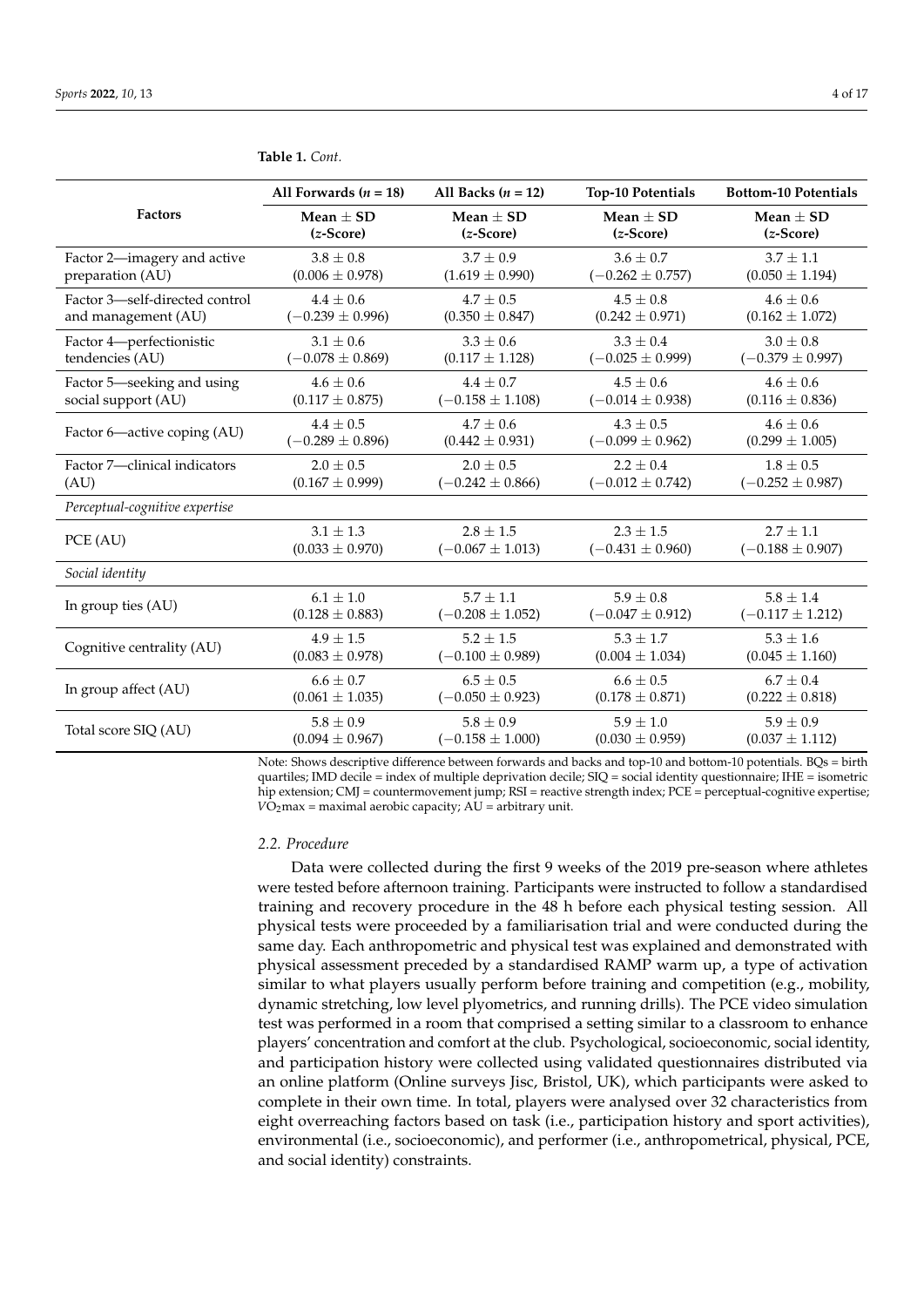## *2.3. Task Constraints*

## Participation History

An adapted participation history questionnaire was used to gather the participants' engagement in activities throughout their youth [\[36\]](#page-15-12). Following the Developmental Model of Sport Participation (DMSP [\[24,](#page-15-0)[37\]](#page-15-13)), data were collected using estimated time (in hours) spent in RU competition, coach-led practice, and peer-led play between the ages of 8–11 and 12–15 years. The number of sports played until the age of 15 years was also recorded to provide information on the variety of players' motor ability and competency in basic and complex motor athletic skills. This study followed guidelines indicated previously [\[36\]](#page-15-12).

## *2.4. Environmental Constraints*

#### Socioeconomic Factors

The town where participants spent the most of their life during childhood and adolescence was recorded via an online questionnaire. The number of inhabitants and index of multiple deprivation decile was calculated using the UK government data available online [\[38\]](#page-15-14). The size of the town was ranked using the classification adopted by Cobley et al. [\[27\]](#page-15-3), where the crescent number of inhabitant per town was labelled according to a number ranging from 1 to 5: 1 = 0–9999, 2 = 10,000–19,999, 3 = 20,000–49,999,  $4 = 50,000-99,999$ , and  $5 = 100,000-199,999$ . Moreover, according to the government norms, the index of multiple deprivation (IMD) decile reflected the players' socioeconomic situation from the most deprived (scored with '1') to the least deprived (scored with '10').

### *2.5. Performer Constraints*

#### 2.5.1. Anthropometric

Body mass and height were measured to the nearest 0.1 kg and 0.1 cm using calibrated Seca Alpha (model 220) scales and Seca Alpha stadiometer (Seca, Hamburg, Germany), respectively.

## 2.5.2. Physical

Isometric hip extension (IHE) strength was measured using a portable Takei Back and Leg Dynamometer (Takei Scientific Instruments Co., Ltd., Tokyo, Japan), whereby participants stood on a portable platform with knees fully extended, back in a neutral position, and hips flexed. The length of the handle's chain was set according to the participant's height by asking the subject to stand with extended knees. The handle was then positioned at the height of the intra-articular space of the knee joint. Subjects were instructed to lift vertically in order to generate isometric contractions of the extensors of the knees, hips, and lower back while pulling the handle as hard and as fast as possible for 5 s. Dominant handgrip strength was measured using the Takei 5401 Handgrip Dynamometer (Takei Scientific Instruments Co., Ltd., Tokyo, Japan). Participants performed the test sitting and holding the shoulder at  $0^\circ$  flexion, abduction and rotation, the elbow flexed at  $90^\circ$ and wrist positioned between  $0°$  and  $30°$  dorsiflexion and between  $0°$  and  $15°$  of ulnar deviation. Participants were instructed to 'squeeze' as hard as possible for 5 s and the best results of three attempts was recorded, with a 3-min rest between tests. Thus, the muscle strength primarily generated by the flexor muscles of the hand and the forearm could have been recorded. Strong verbal encouragement was provided during each repetition. These tests followed standardised validated procedure explained in previous literature [\[39,](#page-15-15)[40\]](#page-15-16). All participants' positions for both the isometric hip extension and handgrip strength test were checked in a previous recording. The dominant hand was determined by asking the participants which hand they normally write with. Recorded measure from the two dynamometers consisted of the maximal force expressed in kg.

All participants were familiar with the CMJ as this was used frequently in testing and training at the club. Players performed three trials of a CMJ by jumping as high as possible while positioned between two parallel infrared beams (Microgate, OptoGait, Italy) and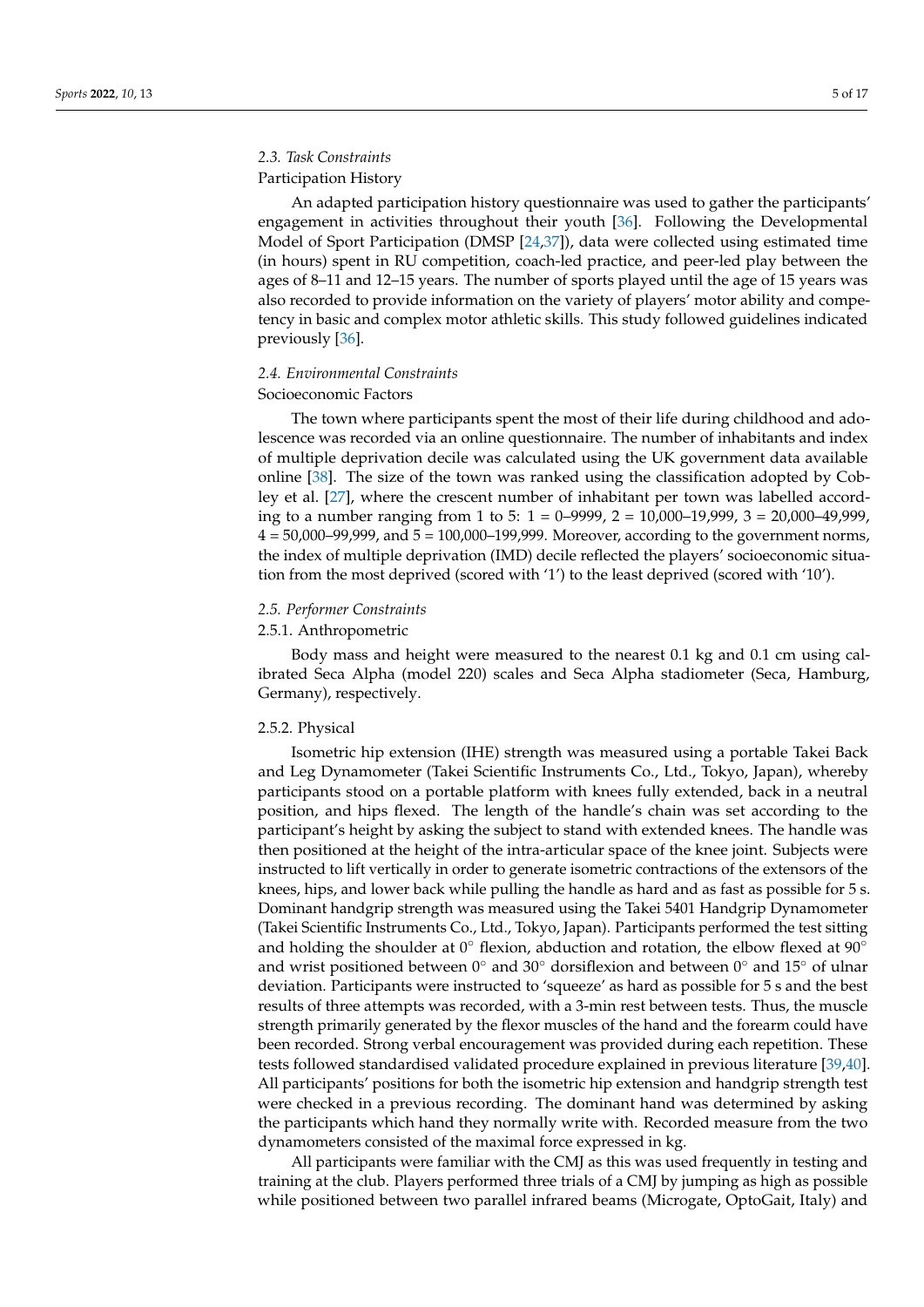following a standard procedure already used in literature (e.g.,  $[41]$ ). After circa ninety seconds of recovery, players then completed three attempts for the reactive strength index (RSI) test whereby they performed ten consecutive jumps trying to reach maximal height for every bounce whilst spending as little time in contact with the ground between jumps as possible. RSI was calculated for each jump as the ratio between height (in metres) and contact time (in seconds). The best score of the three attempts on both tests was recorded. Peak power was calculated using Sayers equation [\[42\]](#page-15-18):

Peak power (W) = 
$$
(60.7 \cdot H) + (45.3 \cdot W) - 2055
$$

where 'H' refers to the CMJ height in cm; 'W' to body mass in kg.

Relative peak power (W·kg<sup>-1</sup>) was calculated by dividing peak power by player's body mass.

Sprint time over 20 m was recorded using timing gates (Brower Timing Systems, IR Emit. Draper, UT, USA). Timing gates were placed at the starting point and at 20-m distance. Following the warm-up, participants completed three maximal sprints from a staggered start with a 3 min passive rest between attempts. Each sprint started behind the initial timing gate (0.3 m), with players instructed to set off in their own time and run maximally through the final 20 m timing gate. Participants' starting point was checked before they were allowed to proceed. The best of the three attempts was taken for analysis with times measured to the nearest 0.01 s. Momentum was simply calculated by multiplying body mass and estimated final velocity over 20 m sprint, as previously used [\[16\]](#page-14-10).

The 30–15IFT consisted of a 30 s shuttle run over a 40 m distance, interspersed with a 15-s recovery. The test began at 8 km $\cdot$ h $^{-1}$  and increased by 0.5 km $\cdot$ h $^{-1}$  at each successive running shuttle. All procedures were followed as reported in previous literature [\[43\]](#page-15-19). The test was terminated when participants were no longer able to maintain the imposed speed of the test or when they did not reach a 3 m tolerance zone on three consecutive occasions. The velocity from the last completed stage was noted and used to the estimate  $VO<sub>2</sub>$ max (mL·kg−<sup>1</sup> ·min−<sup>1</sup> ) through the following formula [\[43\]](#page-15-19):

 $VO_2$ max (mL·kg<sup>-1</sup>·min<sup>-1</sup>) = 28.3 – (2.15·G) – (0.74·A) – (0.0357·W) + (0.0586·A·V<sub>IFT</sub>) + (1.03·V<sub>IFT</sub>)

where 'V<sub>IFT</sub>' is the final running velocity; 'G' refers to gender (male = 1; female = 2); 'A' is age; 'W' is subject's body mass (kg).

#### 2.5.3. Perceptual-Cognitive Expertise (PCE)

A perceptual-cognitive video simulation test was used to examine the participants' decision-making skills based on a combination of tactical situations, which have been used in RU literature [\[1\]](#page-14-0) and demonstrated to produce valid and reliable measures for PCE research in several sport environments, e.g., [\[44\]](#page-15-20). Game situations of fifteen video clips were chosen from live rugby match footage, filmed from different elevated angles to provide a wide-range view of the pitch. Following moments of build-up play, the screen unexpectedly froze for 8 s prior to a critical decision-making moment. A game-related question with four possible options appeared and participants were required to select an answer on their response sheet before the next clip automatically began. As per examination conditions, participants were seated and were unable to engage with each other. Participants overall score was ranked using percentiles (i.e., 90th, 75th, 50th, and 25th) and then classified (i.e., 1 = excellent,  $2 = \text{good}$ ,  $3 = \text{average}$ ,  $4 = \text{low}$ , and  $5 = \text{poor}$ ) for analysis. The total accuracy of the participants' responses was recorded for analysis.

2.5.4. Psychological Characteristics of Developing Excellence Questionnaire Version 2 (PCDEQ2)

To measure psychological characteristics, the seven factor (factor  $1 =$  adverse response to failure, factor  $2 = \text{imagery}$  and active preparation, factor  $3 = \text{self-directed control}$  and management, factor  $4 = \text{self-directed control}$  and management, factor  $5 = \text{seeking}$  and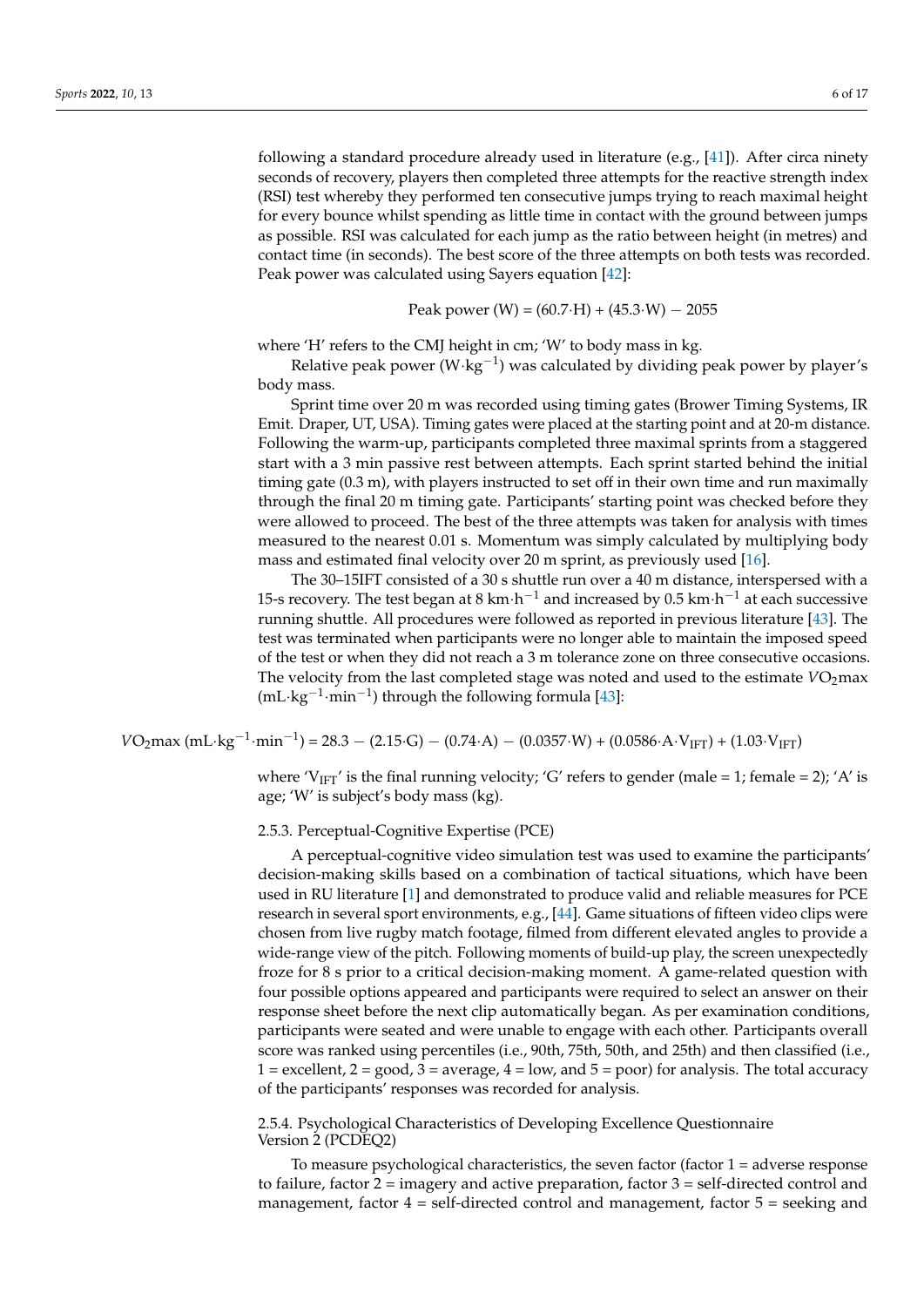using social support, factor  $6 =$  active coping, and factor  $7 =$  clinical indicators) and 88 item PCDEQ2 was used [\[19\]](#page-14-13). The answers were ranked with a Likert score ranging from 1 ('very unlike me') to 6 ('very like me') and then were converted into final scores on the seven factors. This conversion finally led to a score of one to ten for each of the seven items, as explained by Hill et al. [\[19\]](#page-14-13).

#### 2.5.5. Social Identity Questionnaire for Sport (SIQS)

The SIQS was used to evaluate players' social identity within their respective academy team. Nine items in a Likert score system (1 = 'strongly disagree' and 7 'strongly agree') reflected three underlying dimensions: (a) in-group ties (items 1–3), (b) cognitive centrality (items 4–6), and (c) in-group affect (items 7–9). SIQS total score was also calculated [\[20\]](#page-14-14). These data were collected via an online questionnaire that players were requested to complete in their own time.

#### **3. Statistical Analysis**

The Shapiro–Wilk test was used to check data normal distribution. Anthropometrical, physical, psychological, PCE, and SIQS scores were then normalised using *z*-scores  $(z = (x - \mu)/\delta)$ , where *x* is the raw score,  $\mu$  is the population (U16, U18, and U21) mean, and  $\delta$  is the population standard deviation. A multivariate analysis of variance (MANOVA) was used to calculate the difference among the combined participation history, socioeconomic, social identity, psychological, anthropometric, and physical factors between both forwards and backs and top-10 and bottom-10 potential players. A one-way analysis of variance (ANOVA) was used to explore the differences for the cognitive test as it was comprised of one variable. A Welch's *t*-test was then conducted for all the variables to compare differences among players' positions and ranks. A Cohen's *d* was also used to calculate the effect size of these factors. Cohen's *d* effect size was calculated as reported in previous literature [\[45\]](#page-15-21) with threshold values of 0.20 (small), 0.50 (medium), and 0.80 (large), with corresponding 95% confidence intervals (CIs). Significance was set for an *α* level of 0.05 with the statistical analysis conducted using IBM SPSS Statistics Version 24 (SPSS Inc., Chicago, IL, USA).

#### **4. Results**

The descriptive statistics are reported in Table [1.](#page-3-0) The MANOVA for training type factors, socioeconomic factors, social identity factor, psychological factors, anthropometric and physical factors, and the ANOVA for cognitive factors are reported in Table [2.](#page-6-0) The Welch's *t*-test analysis is reported in Table [3.](#page-9-0)

<span id="page-6-0"></span>**Table 2.** MANOVA results for socioeconomic, social identity, anthropometric, physical, psychological, and sport activity factors, as well as ANOVA results for perceptual-cognitive expertise and participation history.

|                                | All Forwards vs. Backs |        | Top-10 vs. Bottom-10 Potentials |       |
|--------------------------------|------------------------|--------|---------------------------------|-------|
| Factor                         | v                      |        |                                 |       |
| Socioeconomic                  | $0.030*$               | 3.985  | $0.049*$                        | 3.581 |
| Social identity                | 0.918                  | 0.231  | 0.963                           | 0.144 |
| Anthropometric                 | $< 0.001$ **           | 22.135 | 0.604                           | 0.519 |
| Physical                       | $0.004*$               | 4.340  | 0.784                           | 0.548 |
| Psychological                  | 0.273                  | 1.354  | 0.954                           | 0.273 |
| Perceptual-cognitive expertise | 0.788                  | 0.074  | 0.550                           | 0.371 |
| Sport activities               | 0.172                  | 1.678  | $0.018*$                        | 3.820 |
| Participation history          | 0.270                  | 1.268  | 0.963                           | 0.002 |

Note: Significance set for  $p = 0.05$ ;  $*$  denotes a statistical significance of  $\leq 0.05$ ; \*\* denotes a statistical significance of  $\leq 0.001$ .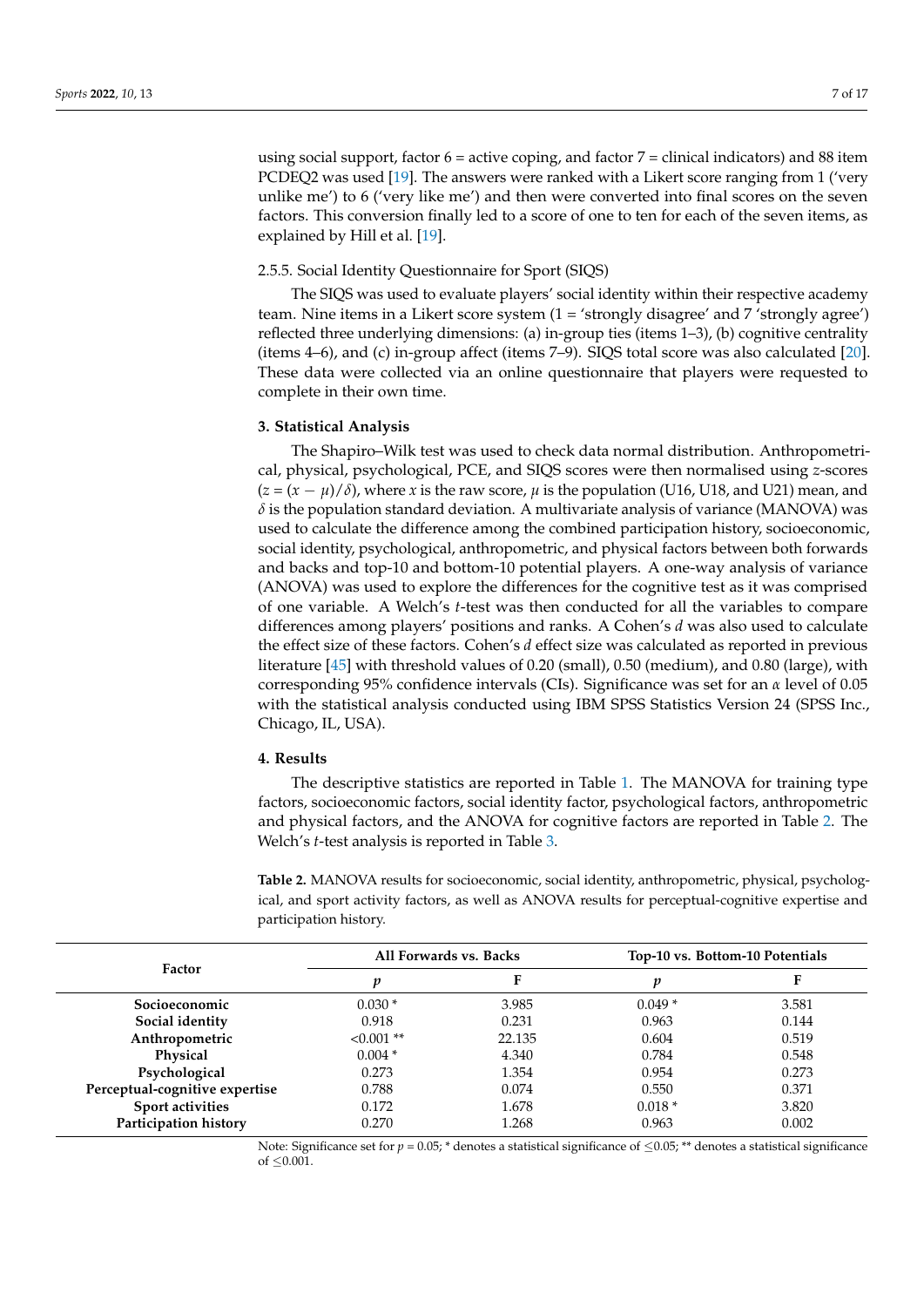|                                                                  | Welch's t-Test    | Cohen's d                                         |
|------------------------------------------------------------------|-------------------|---------------------------------------------------|
| Characteristic                                                   | (p)               |                                                   |
| Number of sports                                                 |                   |                                                   |
| Forwards vs. backs                                               | 0.275             | $-0.41(-1.15; 0.32)$                              |
| Top-10 potentials vs. bottom-10 potentials                       | 0.963             | $-0.21(-0.87; 0.83)$                              |
| Game exposure U8-U11                                             |                   |                                                   |
| Forwards vs. backs<br>Ranked top 10 vs. ranked bottom 10         | 0.187<br>$0.003*$ | $-0.51(-1.25; 0.24)$<br>0.80(0.52; 2.48)          |
| Coach-led U8-U11                                                 |                   |                                                   |
| Forwards vs. backs                                               | 0.153             | $0.53$ (-0.21; 1.26)                              |
| Top-10 potentials vs. bottom-10 potentials                       | 0.266             | $0.50 (-0.37; 1.36)$                              |
| Peer-led U8-U11                                                  |                   |                                                   |
| Forwards vs. backs                                               | 0.296             | $0.37(-0.37;1.10)$                                |
| Top-10 potentials vs. bottom-10 potentials                       | 0.404             | $0.37(-0.49; 1.23)$                               |
| Game exposure U12-U15                                            |                   |                                                   |
| Forwards vs. backs                                               | 0.922             | $0.03 (-0.69; 0.76)$                              |
| Top-10 potentials vs. bottom-10 potentials                       | 0.661             | $0.19 (-0.66; 1.05)$                              |
| Coach-led U12-U15                                                |                   |                                                   |
| Forwards vs. backs                                               | 0.439             | $0.29(-0.44;1.02)$                                |
| Top-10 potentials vs. bottom-10 potentials                       | 0.802             | $0.11 (-0.74; 0.96)$                              |
| Peer-led U12-U15                                                 |                   |                                                   |
| Forwards vs. backs                                               | 0.765             | $-0.11(-0.84; 0.61)$                              |
| Top-10 potentials vs. bottom-10 potentials                       | $0.038*$          | 0.97(0.05; 1.87)                                  |
| Town population                                                  |                   |                                                   |
| Forwards vs. backs                                               | 0.177             | $0.55 (-0.20; 1.30)$                              |
| Top-10 potentials vs. bottom-10 potentials                       | 0.880             | $-0.06$ ( $-0.92$ ; 0.79)                         |
| <b>IMD</b> decile                                                |                   |                                                   |
| Forwards vs. backs                                               | $0.020*$          | 0.88(0.11; 1.64)                                  |
| Top-10 potentials vs. bottom-10 potentials                       | $0.015*$          | $-0.79(-1.08,-0.22)$                              |
| In group ties                                                    |                   |                                                   |
| Forwards vs. backs<br>Top-10 potentials vs. bottom-10 potentials | 0.372<br>0.870    | $0.34 (-0.39; 1.08)$<br>$0.07 (-0.78; 0.92)$      |
|                                                                  |                   |                                                   |
| Cognitive centrality                                             |                   |                                                   |
| Forwards vs. backs<br>Top-10 potentials vs. bottom-10 potentials | 0.622<br>0.913    | $0.18 (-0.54; 0.91)$<br>$-0.04 (-0.90; 0.80)$     |
| In group affect                                                  |                   |                                                   |
|                                                                  |                   |                                                   |
| Forwards vs. backs<br>Top-10 potentials vs. bottom-10 potentials | 0.761<br>0.905    | $0.11 (-0.61; 0.84)$<br>$-0.05$ ( $-0.90; 0.80$ ) |
| <b>Total score SIQ</b>                                           |                   |                                                   |
| Forwards vs. backs                                               | 0.499             |                                                   |
| Top-10 potentials vs. bottom-10 potentials                       | 0.939             | $0.25(-0.48; 0.98)$<br>$-0.03$ ( $-0.89$ ; 0.82)  |
| <b>Body mass</b>                                                 |                   |                                                   |
| Forwards vs. backs                                               | $< 0.001$ **      | 0.82(0.53; 1.53)                                  |
| Top-10 potentials vs. bottom-10 potentials                       | 0.427             | $-0.35(-1.21; 0.51)$                              |

**Table 3.** Welch's *t*-tests for forwards and backs and top-10 and bottom-10 potentials.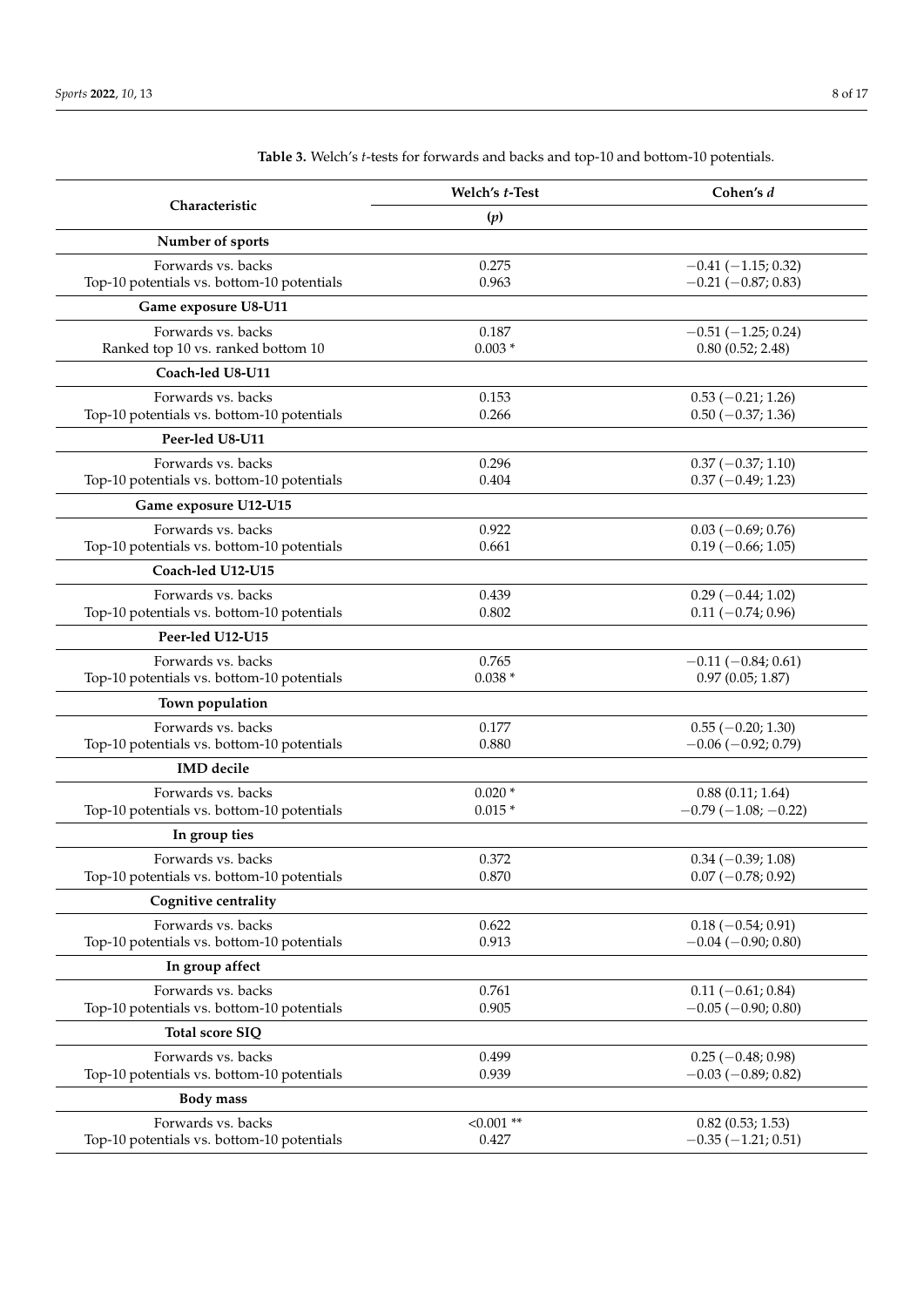|                                                                  | Welch's t-Test        | Cohen's d                                         |
|------------------------------------------------------------------|-----------------------|---------------------------------------------------|
| Characteristic                                                   | (p)                   |                                                   |
| Height                                                           |                       |                                                   |
| Forwards vs. backs                                               | 0.890                 | $-0.05$ ( $-0.78$ ; 0.68)                         |
| Top-10 potentials vs. bottom-10 potentials                       | 0.504                 | $0.29$ (-0.56; 1.15)                              |
| Handgrip                                                         |                       |                                                   |
| Forwards vs. backs                                               | 0.899                 | $0.04 (-0.68; 0.77)$                              |
| Top-10 potentials vs. bottom-10 potentials                       | 0.505                 | $0.29$ (-0.56; 1.15)                              |
| <b>IHE</b>                                                       |                       |                                                   |
| Forwards vs. backs<br>Top-10 potentials vs. bottom-10 potentials | $0.013*$<br>0.741     | 0.81(0.25; 1.88)<br>$-0.14(-1.00; 0.71)$          |
|                                                                  |                       |                                                   |
| <b>CMJ</b>                                                       |                       |                                                   |
| Forwards vs. backs<br>Top-10 potentials vs. bottom-10 potentials | $0.050*$<br>0.959     | $-0.73(-1.48; 0.02)$<br>$-0.02$ ( $-0.87; 0.83$ ) |
| Peak power                                                       |                       |                                                   |
| Forwards vs. backs                                               | $< 0.001$ **          | $0.81$ $(0.73; 0.90)$                             |
| Top-10 potentials vs. bottom-10 potentials                       | 0.718                 | $-0.16$ ( $-1.01$ ; 0.70)                         |
| Relative peak power                                              |                       |                                                   |
| Forwards vs. backs                                               | $0.041*$              | $-0.80$ ( $-1.56$ ; $-0.03$ )                     |
| Top-10 potentials vs. bottom-10 potentials                       | 0.633                 | $0.21 (-0.64; 1.07)$                              |
| <b>RSI</b>                                                       |                       |                                                   |
| Forwards vs. backs                                               | 0.070                 | $-0.69(-1.44;0.06)$                               |
| Top-10 potentials vs. bottom-10 potentials                       | 0.280                 | $0.48 (-0.39; 1.35)$                              |
| 20 m sprint                                                      |                       |                                                   |
| Forwards vs. backs                                               | 0.121<br>$0.049*$     | $0.59$ (-0.15; 1.34)<br>$-0.83(-1.72; 0.06)$      |
| Top-10 potentials vs. bottom-10 potentials                       |                       |                                                   |
| 20 m momentum                                                    |                       |                                                   |
| Forwards vs. backs<br>Top-10 potentials vs. bottom-10 potentials | $< 0.001$ **<br>0.827 | 0.89(0.90; 2.67)<br>$-0.09$ ( $-0.95$ ; 0.76)     |
| $VO2$ max                                                        |                       |                                                   |
| Forwards vs. backs                                               | $0.012*$              | $-0.98(-1.74; -0.19)$                             |
| Top-10 potentials vs. bottom-10 potentials                       | 0.128                 | $0.69$ (-0.19; 1.57)                              |
| Factor 1                                                         |                       |                                                   |
| Forwards vs. backs                                               | 0.637                 | $-0.19(-0.92; 0.54)$                              |
| Top-10 potentials vs. bottom-10 potentials                       | 0.624                 | $0.21 (-0.64; 1.07)$                              |
| Factor 2                                                         |                       |                                                   |
| Forwards vs. backs                                               | 0.988                 | $0.00 (-0.72; 0.73)$                              |
| Top-10 potentials vs. bottom-10 potentials                       | 0.459                 | $-0.33(-1.18; 0.53)$                              |
| Factor 3                                                         |                       |                                                   |
| Forwards vs. backs                                               | 0.094                 | $-0.63$ ( $-1.38$ ; 0.11)                         |
| Top-10 potentials vs. bottom-10 potentials                       | 0.851                 | $0.08 (-0.77; 0.93)$                              |
| Factor 4                                                         |                       |                                                   |
| Forwards vs. backs<br>Top-10 potentials vs. bottom-10 potentials | 0.619<br>0.417        | $-0.19(-0.92; 0.54)$<br>$0.36 (-0.50; 1.22)$      |
|                                                                  |                       |                                                   |

**Table 3.** *Cont.*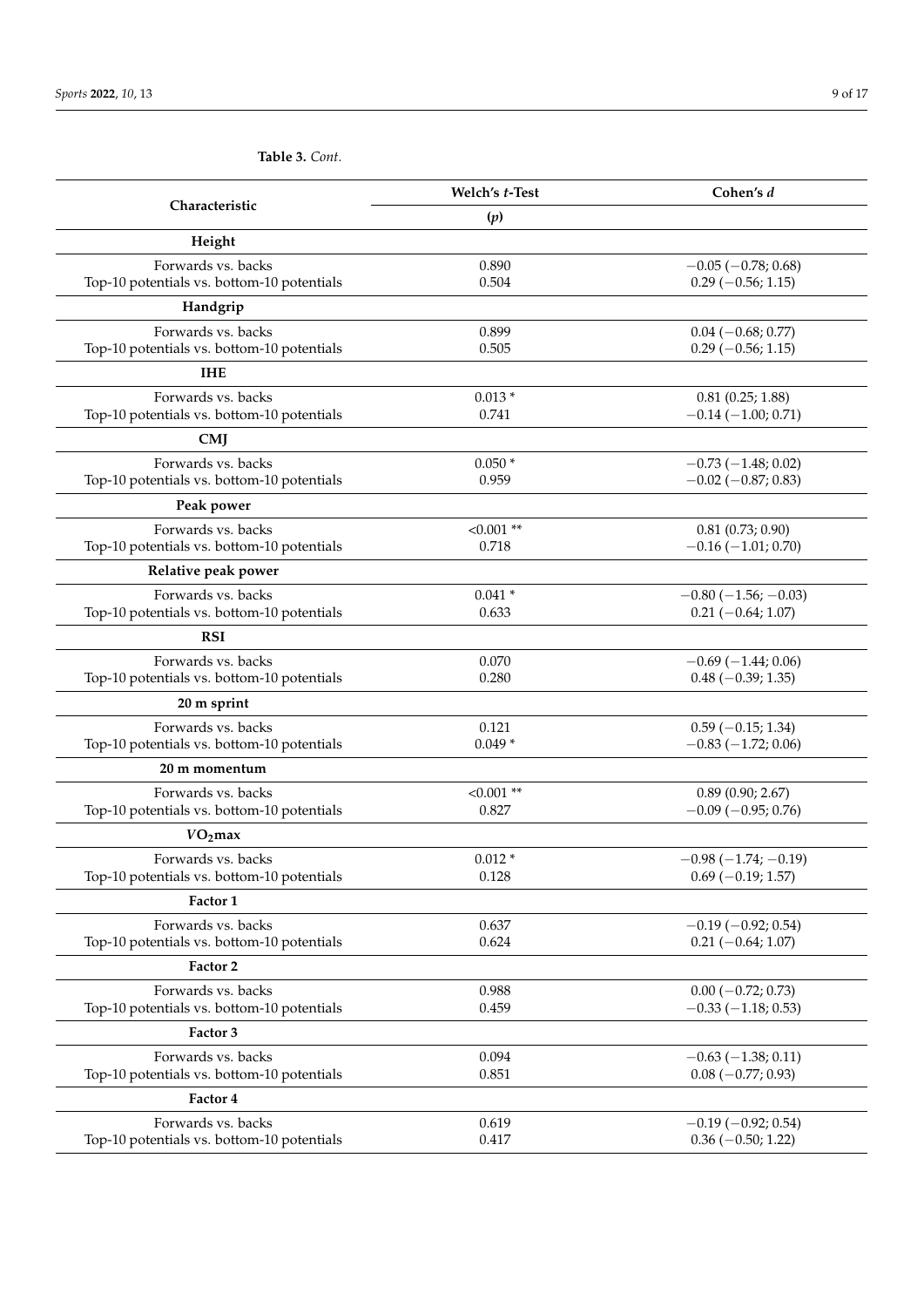|                                            | Welch's t-Test | Cohen's d                 |
|--------------------------------------------|----------------|---------------------------|
| <b>Characteristic</b>                      | (p)            |                           |
| Factor 5                                   |                |                           |
| Forwards vs. backs                         | 0.478          | $0.27(-0.46;1.00)$        |
| Top-10 potentials vs. bottom-10 potentials | 0.744          | $-0.14(-1.00; 0.71)$      |
| Factor 6                                   |                |                           |
| Forwards vs. backs                         | $0.043*$       | $-0.80$ ( $-1.55$ ; 0.02) |
| Top-10 potentials vs. bottom-10 potentials | 0.351          | $-0.41(-1.27; 0.45)$      |
| <b>Factor 7</b>                            |                |                           |
| Forwards vs. backs                         | 0.245          | $0.43(-0.30; 1.17)$       |
| Top-10 potentials vs. bottom-10 potentials | 0.544          | $0.27(-0.59; 1.12)$       |
| <b>PCE</b>                                 |                |                           |
| Forwards vs. backs                         | 0.790          | $0.86(0.10; -0.63)$       |
| Top-10 potentials vs. bottom-10 potentials | 0.550          | $-0.26$ ( $-1.12$ ; 0.59) |

<span id="page-9-0"></span>**Table 3.** *Cont.*

Note. Shows difference between forwards and backs and top-10 and bottom-10 potentials post-hoc and Cohen's d effect size (90% confidence interval). IMD decile = index of multiple deprivation decile; SIQ = social identity questionnaire; IHE = isometric hip extension; CMJ = countermovement jump; RSI = reactive strength index; PCE = perceptual-cognitive expertise; *VO*<sub>2</sub>max = maximal aerobic capacity; \* denotes a statistical significance of  $\leq$ 0.05; \*\* denotes a statistical significance of  $\leq$ 0.001.

#### **5. Forwards vs. Backs**

Results showed that there was a significant difference between playing positions for both anthropometric (*p* < 0.001) and physical (*p* = 0.004) factors. The Welch's *t*-tests reported large differences between players for IMD decile (forwards =  $7.7 \pm 1.8$  vs. backs =  $6.3 \pm 1.2$ ; *p* = 0.020, *d* = 0.88), body mass (forwards = 98.7 ± 11.6 kg vs. backs = 85.4 ± 7.5 kg; *p* < 0.001,  $d = 0.82$ ), IHE (forwards = 144.1  $\pm$  16.7 kg vs. backs = 131.5  $\pm$  20.2 kg;  $p = 0.013$ ,  $d = 0.81$ ), CMJ (forwards = 35.6 ± 5.7 cm vs. backs = 41.3 ± 3.5 cm; *p* = 0.050, *d* = 0.73), peak power (forward = 4585 ± 654.9 W vs. backs = 4323 ± 476.0 W; *p* < 0.001, *d* = 2.00), relative peak power (forwards = 46.4 ± 3.6 W/kg, backs = 50.6 ± 2.3 W/kg; *p* = 0.041), 20 m momentum  $($ forwards = 635.4  $\pm$  76.7 m·s<sup>-1</sup> vs. backs = 574.6  $\pm$  57.2 m·s<sup>-1</sup>; *p* < 0.001, *d* = 0.89), *V*O<sub>2</sub> max  $(\text{forward } = 47.6 \pm 5.0 \text{ mL} \cdot \text{kg}^{-1} \cdot \text{min}^{-1} \text{ vs. back } = 52.7 \pm 3.1 \text{ mL} \cdot \text{kg}^{-1} \cdot \text{min}^{-1}; p = 0.012,$  $d = 0.98$ ), and factor 6 (forwards =  $4.4 \pm 0.5$  vs. backs =  $4.7 \pm 0.6$ ;  $p = 0.043$ ,  $d = 0.80$ ). In addition, there was no significant differences between positions for the other variables.

#### **6. Top 10 vs. Bottom 10**

When examining groups based on coaches' rank, the analysis displayed statistical significance for socioeconomic ( $p = 0.049$ ) and sport activities ( $p = 0.018$ ) cumulative variables. The Welch's *t*-test showed significant differences among four different factors, whereby the top-10 players: (a) came from a more deprived area  $(6.7 \pm 1.5 \text{ vs. } 8.3 \pm 1.2; p = 0.015,$ *d* = 0.79), (b) were more exposed to hours of rugby game when they were between 8 and 11 years old (120.7 ± 52.3 vs. 59.8 ± 24.3 h; *p* = 0.003, *d* = 0.80), (c) accumulated greater amount of time in training led by peers between ages 12 and 15 years (311.5  $\pm$  274.8 vs. 124.1  $\pm$  48.3 h; *p* = 0.038, *d* = 0.97), and (d) were faster over 20 m sprint (2.97  $\pm$  0.09 s vs.  $3.18 \pm 0.19$  s;  $p = 0.049$ ,  $d = 0.83$ ) compared to bottom-10 players. Moreover, despite small to moderate effect sizes among other variables, these were not statistically significant.

#### **7. Discussion**

Key findings revealed that environmental and performer constraints differentiated players based on positions. Academy forwards came from less deprived areas, were heavier, stronger, more powerful, and possessed greater momentum. Backs possessed greater relative peak power, RSI,  $VO<sub>2</sub>max$ , and were characterised by superior active coping strategies (PCDEQ2 Factor 6) compared to forwards. Moreover, task and environmental constraints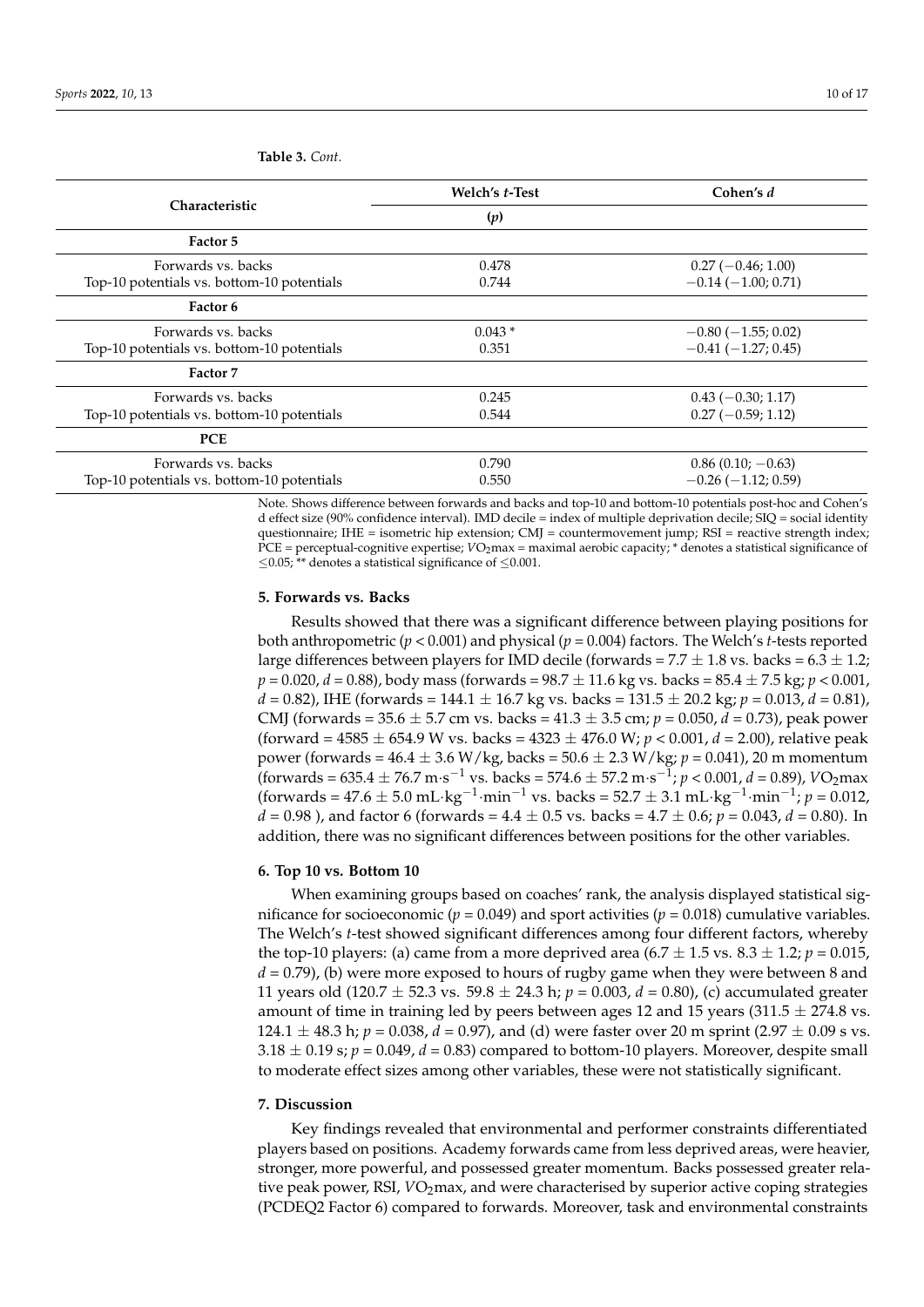discriminated player ranks, whereby the top-10 potential players came from more deprived areas, were exposed to more RU competition between ages 8 to 11 years, accumulated a greater amount of engagement in peer-led play between ages 12 and 15 years, and were significantly faster over the 20 m sprint when compared to the bottom-10 potential players.

The IMD decile indicated that forwards originate from less deprived areas compared to backs (i.e., higher IMD score), possibly implying developmental differences in these players. Previous research from Winn et al. [\[29\]](#page-15-5) found that more deprived young Welsh players engaged in less sports and accumulated less hours of rugby-specific training. In contrast to Winn et al. [\[29\]](#page-15-5), however, although the present study revealed that backs originated from a *more deprived* areas, it does not reflect the fact that backs were excluded from sports (mean number of sports =  $3.7 \pm 1.9$ ) and RU activities (e.g., games, coach-led practice, and peer-led play from U8 to U15), nor were *critically deprived* (e.g., IMD below 5). Several studies have attempted to analyse the influence of socioeconomic status on anthropometrical qualities in young RU players [\[21,](#page-14-15)[22,](#page-14-16)[46,](#page-15-22)[47\]](#page-15-23). These investigations revealed that players with a lower socioeconomic status were physically smaller and lighter than those players from a higher status. According to present findings and the importance that some qualities have in characterising players in RU [\[31\]](#page-15-7), the results on IMD decile provide an important indicator to consider when researching and developing young RU players in relation to their position, suggesting more investigation is needed on this aspect.

When analysing players according to their ranking, top-10 potentials came from *more deprived* areas compared to bottom-10 potentials (IMD decile =  $6.7 \pm 1.5$  vs.  $8.3 \pm 1.2$ ). Thus, it could be suspected that deprivation may help somehow in shaping characteristics useful for unlocking players' potential. As explained in the rocky road theory of Collins et al. [\[48\]](#page-15-24), it is possible that the top-10 potentials had both the opportunity to challenge themselves and to have adequate social support to interpret adversities as positive growth experiences. Moreover, it could be speculated that deprivation reduces the engagement of young players with organised sport environments [\[29\]](#page-15-5), whereas from another perspective it might increase vital opportunities of practice sport-related activities in deliberate play settings with parents, peers, and siblings [\[49\]](#page-15-25). In fact, a more enjoyable and peer-led environment has already been adopted from international professional RU teams to stimulate self-awareness, decisionmaking, tactical awareness, and in general, athlete functionality in adult players [\[50\]](#page-15-26). Therefore, this social discrepancy can lead to the possible theory that the IMD decile variable could help in forming attributes relevant to diverse playing positions (e.g., anthropometric, physical, psychological, social identity, PCE), as well as a higher ranking in RU academies. In this light, professional RU environments could add this parameter in a novel format of players' assessment.

From an anthropometric perspective, this investigation revealed that forwards were heavier than backs (98.7  $\pm$  11.6 kg vs. 85.4  $\pm$  7.5 kg,  $p < 0.001$ ). This is in agreement with previous results across RU academies [\[31\]](#page-15-7), senior squads [\[51\]](#page-15-27), and clubs from different countries [\[12\]](#page-14-7). Due to players' positional requirements, a higher body mass in forwards aids in attenuating impacts during tackles and collisions [\[52\]](#page-15-28). The variation in anthropometric measures among playing positions consolidates how forwards and backs require diverse anthropometric characteristics in order to perform position-specific tasks during games [\[31\]](#page-15-7). From a ranking viewpoint, although not statistically significant, top-10 potentials were heavier than bottom-10 potentials, indicating this may be important for players to succeed in an academy. Recent studies demonstrated how body mass was pivotal to distinguish selected and non-selected academy players in England [\[53\]](#page-16-0), predict players' progression in an Italian academy [\[54\]](#page-16-1), as well as to discriminate positions in South African [\[52\]](#page-15-28), Zimbabwean [\[55\]](#page-16-2), and Argentinian [\[56\]](#page-16-3) academy environments. Therefore, coaches should consider the importance of body mass in developing players and their progression across an academy. However, practitioners should be aware that players of the same chronological age can differ in their maturity status, and therefore caution should be placed when selecting players based on morphology parameters only.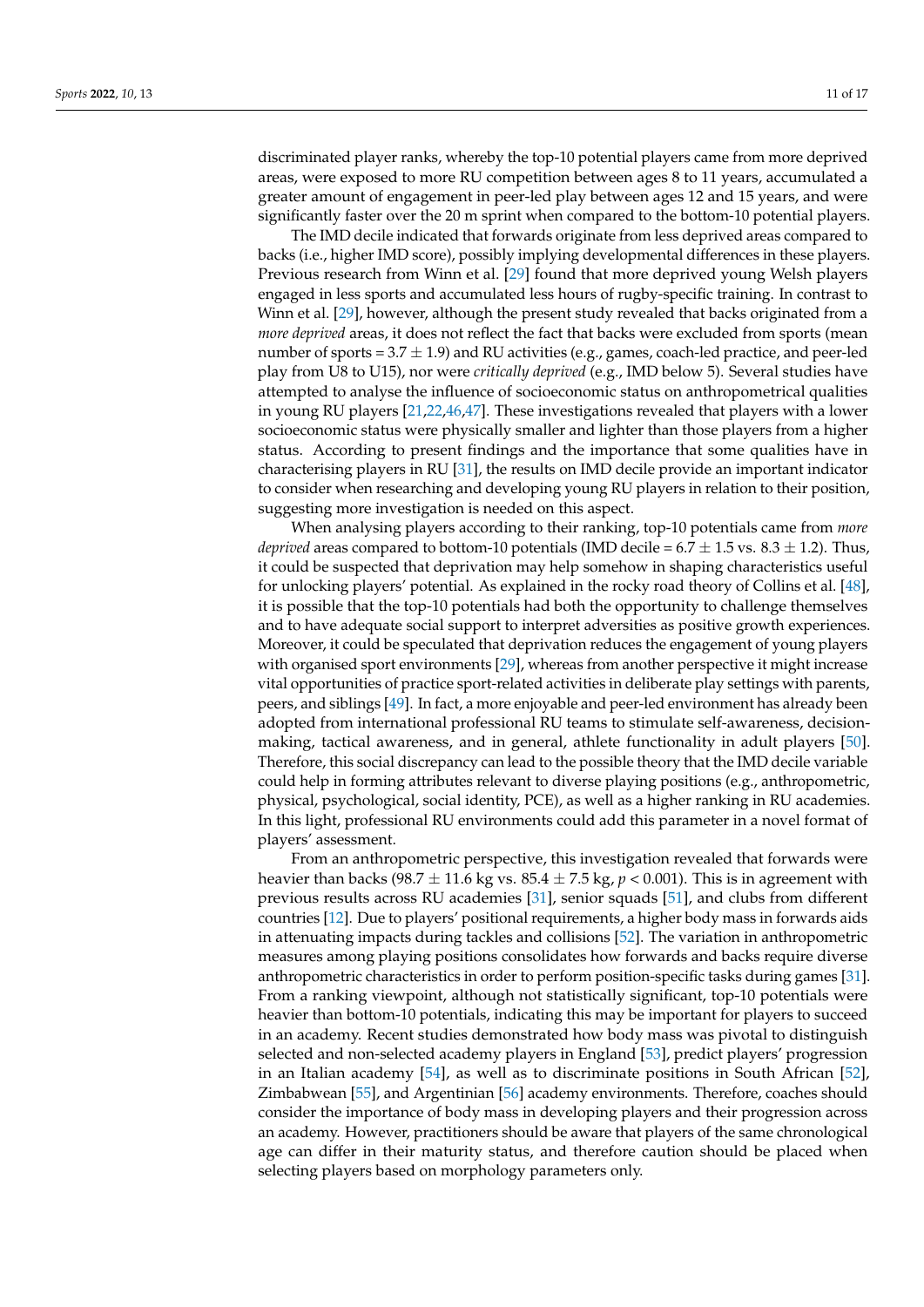Physical parameters have been shown to differentiate both playing positions [\[31\]](#page-15-7) and age-grade players [\[56\]](#page-16-3), as well as to distinguish levels [\[53\]](#page-16-0) in RU academies. In the present investigation, forwards were significantly stronger than backs in the IHE test  $(144.1 \pm 16.7 \text{ kg vs. } 131.5 \pm 20.2 \text{ kg}, p = 0.013)$ , demonstrating the importance of this physical characteristic for this playing position. One of the reasons why forwards are typically stronger than backs is because these players are required to produce higher maximal isometric force during games in holding scrums and competing for the ball in rucks and mauls when compared to backs [\[32,](#page-15-8)[52\]](#page-15-28). Together, these findings indicate that different aspects of strength should be developed in RU academies according to players' individual needs.

Sprint momentum has been defined as a key parameter for performance in RU, as well as differentiating playing levels [\[56](#page-16-3)[,57\]](#page-16-4) and playing positions [\[31\]](#page-15-7) in various academy settings across the globe. In the current study, forwards performed 20 m sprint momentum similar to results from U18 forwards in a previous investigation [\[33\]](#page-15-9) (637.6  $\pm$  91.9 m·s<sup>-1</sup> vs.  $635.4 \pm 76.7$  m·s<sup>-1</sup>). Present results suggest that forwards outperformed backs due to their heavier body mass. Specifically, when a heavier body reaches a higher velocity, it possesses a greater kinetic energy compared to a lighter body. For instance, maximising sprint momentum through increasing body mass while maintaining linear speed capabilities appears to be an important characteristic for forwards to possess, since such a position involves ball carrying in situations where contact is unavoidable [\[57\]](#page-16-4). From a ranking point of view, momentum did not statistically differentiate top-10 from bottom-10 potentials, however, top-10 potentials recorded a medium effect size difference compared to bottom-10 potentials, suggesting that this parameter should be trained in TD environments.

Findings from the CMJ and power-related measures reported that backs jumped significantly higher and possessed greater relative peak power than forwards, indicating that these players could had superior jumping technique and were able to express more power per kg of body mass when compared to forwards (CMJ =  $35.6 \pm 5.7$  cm vs.  $41.3 \pm 3.5$  cm, *p* = 0.05, *d* = −0.73; relative peak power = 46.44 ± 3.62 W/kg vs. 50.55 ± 2.27 W/kg, *p* = 0.041, *d* = −0.80). Similar results were found between positions in a LTAD study within RU academies on CMJ [\[58\]](#page-16-5) and relative peak power analysis [\[33\]](#page-15-9). An explanation for backs' possessing greater jumping performance and relative peak power is that these factors contribute to optimising linear sprints, changes of direction, agility, and to achieving higher speed from different starting positions during games. Similar to the findings of Howard et al. [\[59\]](#page-16-6), peak power was significantly greater in forwards than backs in this current study (4585  $\pm$  654 W vs. 4323  $\pm$  476 W), indicating that, in general, players from this playing position often rely on this physical parameter during powerful actions of a match (e.g., closer stance explosive tackles). From a rank perspective, although top-10 potentials recorded superior CMJ, peak power, and relative peak power compared to bottom-10 potentials players, it was not statistically significant. Together, these results indicate that the evaluation and development of power-related qualities should be included in the RU TD process.

In the present study, 20 m sprint was the only physical factor that distinguished the top-10 and bottom-10 potentials, whilst no significant differences were found among positions. Sprint time has recently been shown to be a key factor in TID and TD processes in RU [\[53\]](#page-16-0). Moreover, sprint ability was linked both to different levels of RU [\[17](#page-14-11)[,57\]](#page-16-4), as well as different age groups and positions in different countries [\[31](#page-15-7)[,56](#page-16-3)[,57](#page-16-4)[,60\]](#page-16-7). Speed has been increasingly recognised as important by RU practitioners since RU games are becoming more dynamic and faster than previous years [\[61\]](#page-16-8). Another possible explanation is that, as per body mass characteristics, sprinting speed has been correlated to momentum, which is a key component in RU matches [\[57\]](#page-16-4). Therefore, practitioners are encouraged to focus on maximising the development of the different phases of sprint mechanics in academies.

Aerobic capacity was estimated using the 30–15IFT. The only statistically significant difference was found between positions, whereby backs had a greater *VO*<sub>2</sub>max when compared to forwards (52.7  $\pm$  3.1 mL·kg<sup>-1</sup>·min<sup>-1</sup> vs. 47.6  $\pm$  5.0 mL·kg<sup>-1</sup>·min<sup>-1</sup>,  $p = 0.012$ ),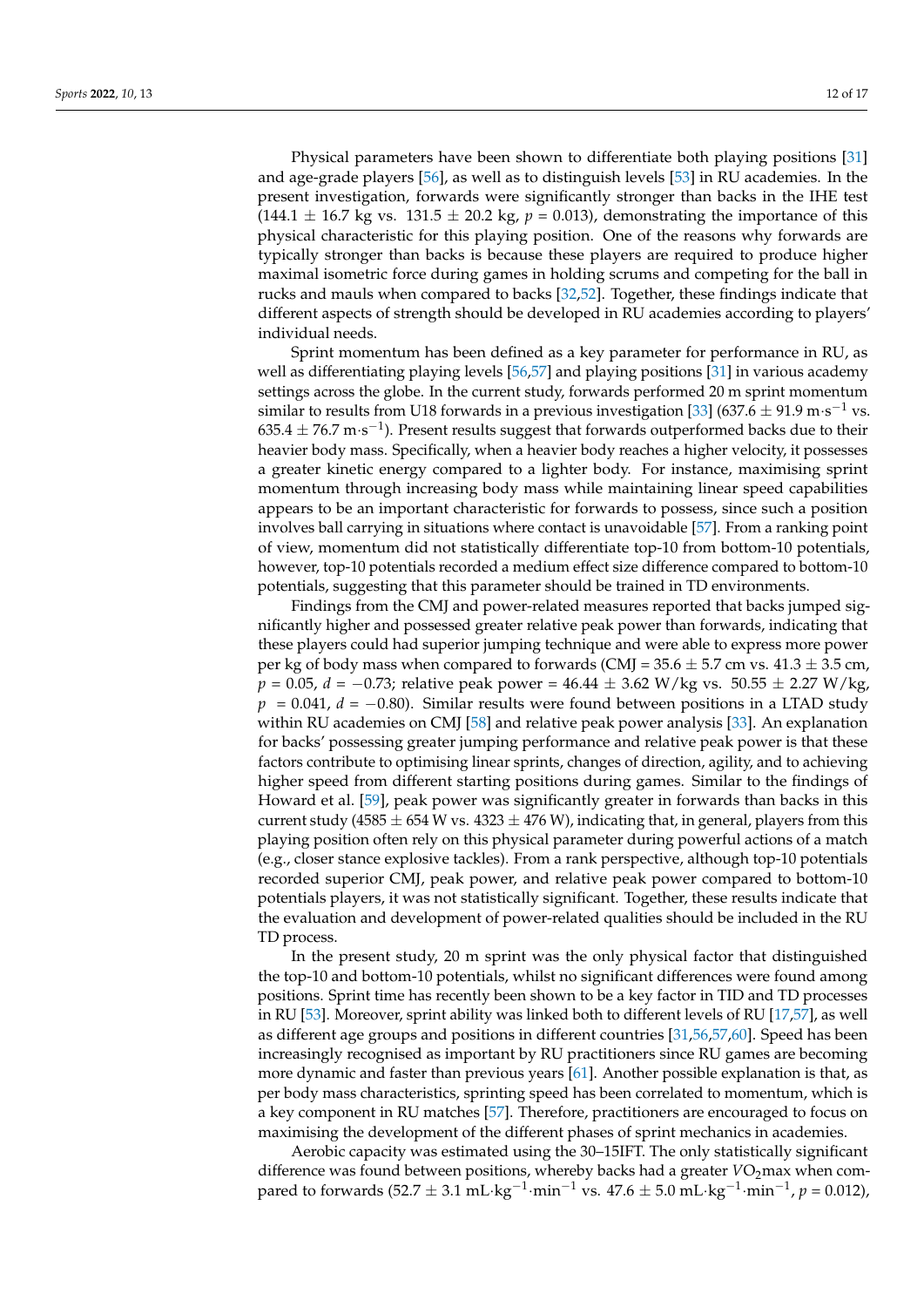which aligns with previous literature [\[62\]](#page-16-9). Indeed, backs are generally leaner and have a lower body fat percentage when compared to forwards, which may have facilitated a superior aerobic profile when expressed relative to body mass [\[31\]](#page-15-7). Moreover, the specific demands of forwards requires them to cover less distance in a game when compared to backs [\[63\]](#page-16-10), which may be explained with the present findings. Although not statistically significant, the top-10 potentials possessed greater  $VO<sub>2</sub>$ max when compared to the bottom-10 potentials  $(d = 0.69)$ , suggesting that this may have a certain degree of importance to differentiate ranks in players. Therefore, aerobic capacity should be trained based on position during a LTAD pathway [\[35\]](#page-15-11) and be part of an assessment battery in RU.

Previous studies attempted to distinguish psychological traits in different playing positions [\[34](#page-15-10)[,64](#page-16-11)[,65\]](#page-16-12), ranking [\[34](#page-15-10)[,64](#page-16-11)[,66\]](#page-16-13), and based on coaches' perspectives [\[67\]](#page-16-14) across RU players. Specifically, existing literature shows that forwards generally possess greater psychological skills, such as relaxation, stress reaction, and fear control [\[64](#page-16-11)[,65\]](#page-16-12) when compared to backs. Indeed, only one study [\[34\]](#page-15-10) has shown that both forwards and backs possess equally good psychological traits (i.e., determination, goal directedness, self-confidence, concentration, and mental preparation). On the contrary, however, the results from the present study showed how backs were characterised by superior perceived active coping strategies (PCDEQ2 Factor 6) when compared to forwards. It is plausible to suggest that backs may experience more pressurised situations during competitive match-play when compared to forwards, since their role includes critical moments, such as executing penalty kicks and kicking conversions which require quick decision-making skills. Moreover, since the current study showed how backs come from higher deprivation, it could be speculated that a greater perceived active coping was a result of an adaptation to a more challenging socioeconomic environment during their development. However, further research is required to substantiate these suggestions and explore the association between socioeconomic status and the development of psychological characteristics in talent pathways. No significant differences were reported in psychological variables between top-10 and bottom-10 potential players. Thus, the present findings could be used to help explain the role of the environment and psychological development in RU players and guide future research.

With regards to the engagement in sport activities (i.e., game exposure, coach-led practice, and peer-led play), there were no positional differences at both aged 8–11 and 12–15 years. In comparison, however, the top-10 potentials engaged in more hours of game exposure at a younger age (i.e., aged 8–11 years) and accumulated more time in peer-led play during late childhood and early adolescence (i.e., aged 12–15 years) when compared to the bottom-10 potentials. An early exposure to competition has been considered an important part of the athlete development process [\[26](#page-15-2)[,68\]](#page-16-15), which aligns with the understanding that young players should be exposed to various enjoyable games that gradually produce more demanding performance-specific situations with an older age [\[18\]](#page-14-12). Similar to the present results, in a recent meta-analysis from Güllich et al. [\[68\]](#page-16-15) it was reported that although world champions started their main sport at a later stage in life, higher performing athletes accumulated significant early exposure of their main sport than lower performers ( $p = 0.010$ ; *d* = 0.20). In handball, for instance, Bjørndal et al. [\[26\]](#page-15-2) stated that an early exposure to the competitive experience represented a vital part for player development towards their high performer status. Thus, coaches should take into account the potential long-term benefits that high-quality game exposure could have on players' status. With regards to player rankings, the top-10 potentials accumulated a greater number of hours in peer-led play between aged 12–15 years when compared to the bottom-10 potentials. Although these findings report controversies with conclusions of a recent study on athletes' progression [\[69\]](#page-16-16), they align with rugby league research that has shown the importance of peer-led activities in development of professional players [\[64,](#page-16-11)[70\]](#page-16-17). Thus, more varied learning experiences during early-adolescence could facilitate a later rugby-specific skill learning and refinement [\[71\]](#page-16-18). From an ecological dynamic perspective [\[9,](#page-14-4)[10\]](#page-14-5), it is possible to explain present results through the variation in learning tasks and environments, which may facilitate a players' ability to adapt their actions in learning and to familiarise their movement across various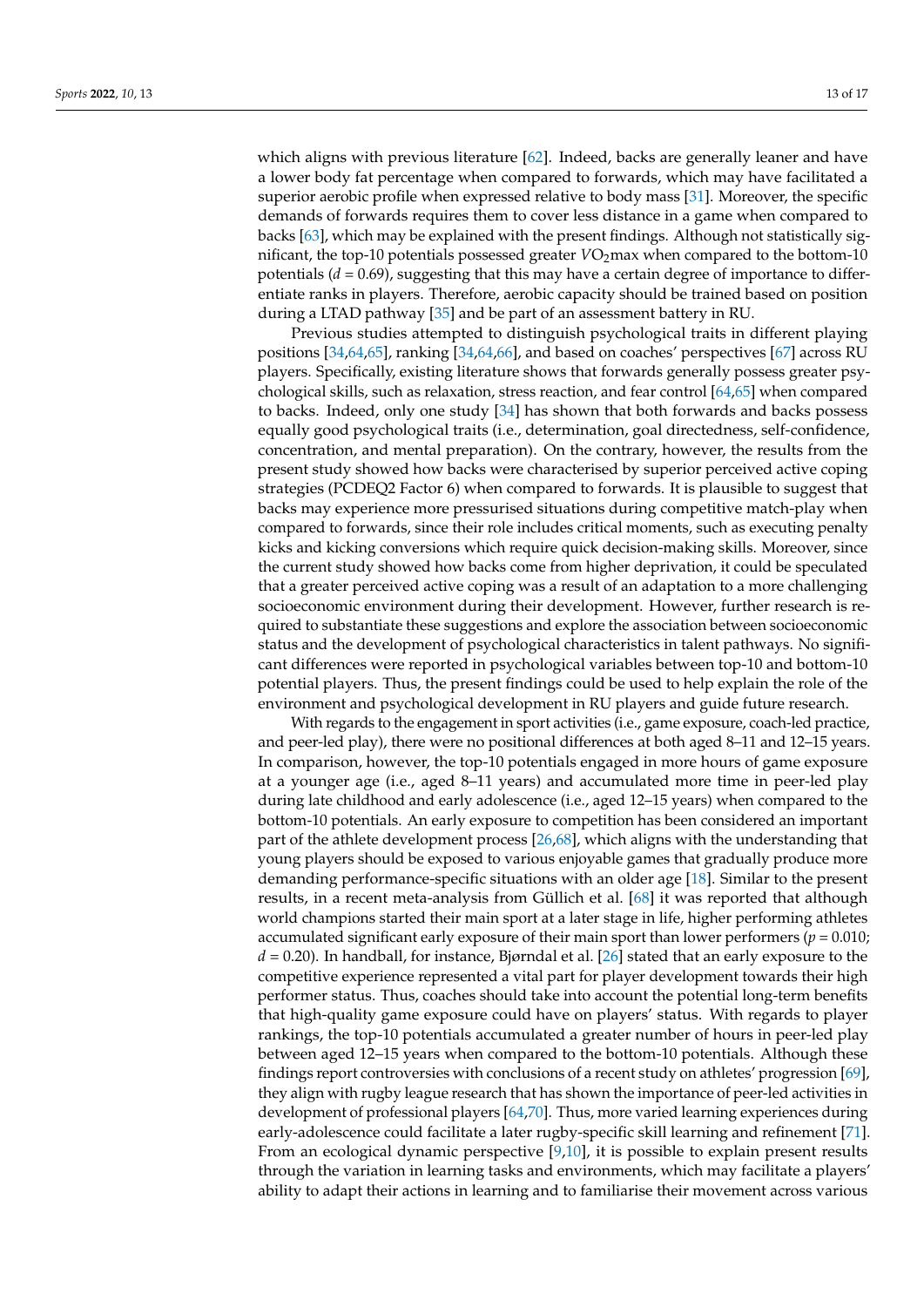unpredictable environments (i.e., enhanced athlete functionality, see Rothwell et al., [\[50\]](#page-15-26)). As such, a players' later exposure to peer-led play may continue during the transition from childhood to adolescence, which is a crucial stage for young RU players since they are generally selected to be part of a professional academy for the first time (i.e., at U15).

Overall, these findings offer a preliminary study to better understand the TD processes in RU, provide professional RU academies a novel approach of assessing players, and establish a methodological framework that may be useful for other researchers in the future.

#### **8. Limitations and Future Directions**

One limitation of this study was the small number of participants. A larger sample may have altered the outcomes of the current findings, especially those in relation to ranked players [\[72\]](#page-16-19). Another limitation of this study was that no age-related differences were investigated (i.e., it could be possible that different ages influenced players' ranks). However, the novelty of this study also compares those who have already been selected into an academy environment through analysing potential to achieve senior professional status, rather than the traditional approach of comparing 'elite' vs. 'non-elite' or 'selected' vs. 'non-selected', thus further limiting the prospective pool of participants. Moreover, it is important to mention that present results only reflect the status of a single Premiership RU academy, and thus it is possible that this is not representative of other environments in RU. However, other studies surrounding TD in RU [\[16\]](#page-14-10) and football [\[44\]](#page-15-20) adopted similar methodological procedures when analysing academies of professional clubs. Furthermore, some data were collected retrospectively (e.g., game exposure, peer-led play, and coach-led training), and therefore recall bias may have influenced findings. Nevertheless, previous research has applied these tools and demonstrated a good level of reliability and validity (e.g., [\[69\]](#page-16-16)). In addition, due to the large number of data collection methods required to be completed in order to be included in the current study, only those academy players who conducted all the measures were analysed. Therefore, it is important to recognise that this study may have not considered participants whose results may have changed the outcomes should they have completed all the protocols. However, due to these limitations, this study was denoted as a preliminary investigation to ensure the reader acknowledges the exploratory nature of the research being performed. Thus, the present investigation can be used to guide future research methodologies which are encouraged to maintain a multidisciplinary approach and use a longitudinal protocol with a greater and more diverse sample.

#### **9. Conclusions**

To the authors' knowledge, this is the first multidisciplinary study that has analysed 32 characteristics from eight overarching factors in an English Premiership RU academy through an ecological dynamic lens. Present findings showed how playing positions can be differentiated by environmental and performer constraints. Moreover, top-10 potential players were distinguished from bottom-10 potential players in task and environmental constraints. Rugby practitioners are encouraged to follow a similar multidisciplinary approach and use these findings as framework when assessing professional academy players. Researchers could also use the methodology employed in this investigation as the basis for future work in this area.

**Author Contributions:** Conceptualization, F.D. and A.L.K.; methodology, F.D. and A.L.K.; software, F.D.; validation, F.D.; formal analysis, F.D.; investigation, F.D. and A.L.K.; resources, F.D.; data curation, F.D.; writing—original draft preparation, F.D.; writing—review and editing, F.D., A.L.K., M.C., R.C.B., K.T.; visualization, A.L.K., M.C., R.C.B., K.T.; supervision, A.L.K.; project administration, F.D. and A.L.K. All authors have read and agreed to the published version of the manuscript.

**Funding:** This research received no external funding.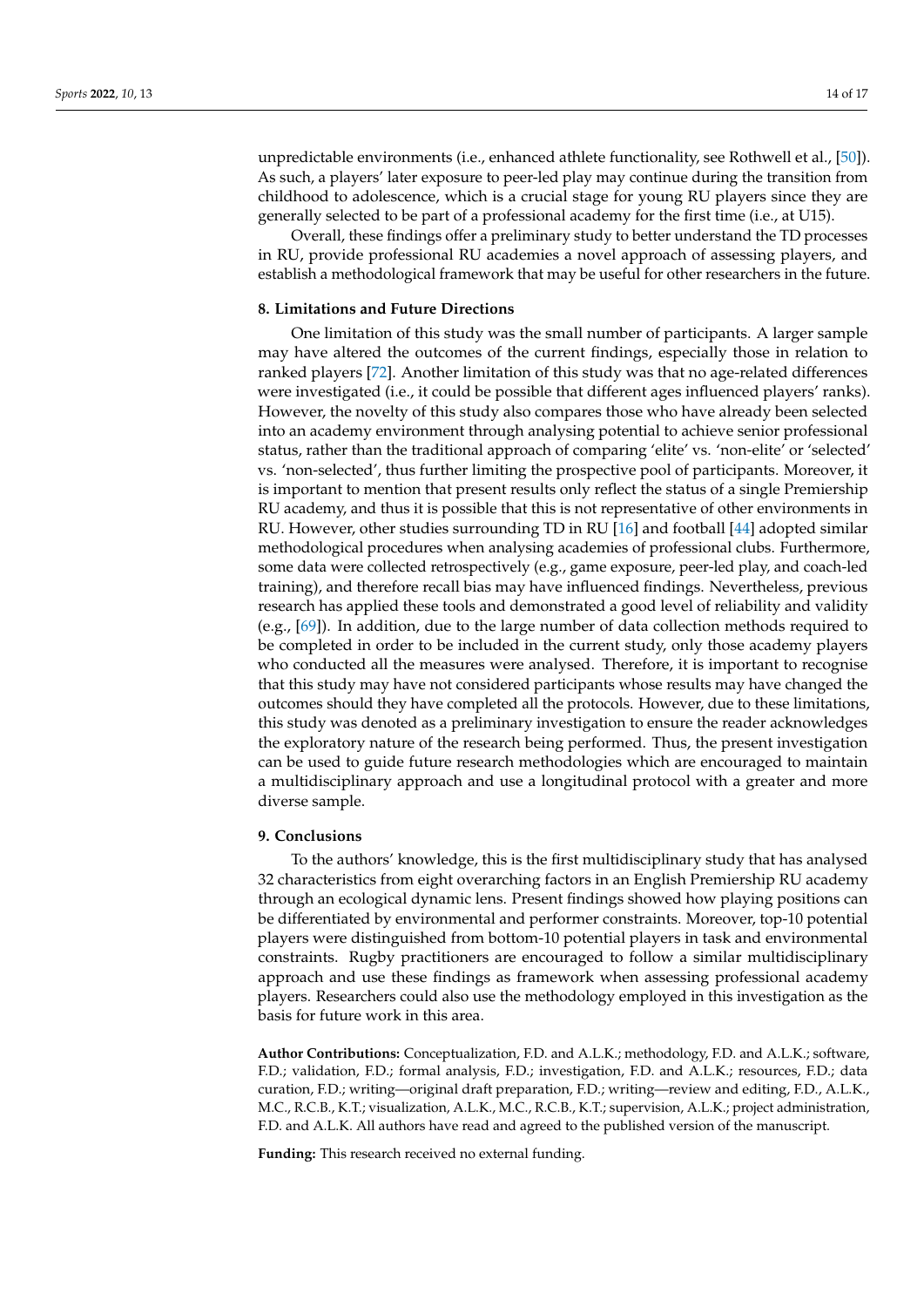**Institutional Review Board Statement:** The study was conducted in accordance with the Declaration of Helsinki, and approved by the Institutional Review Board (or Ethics Committee) of Birmingham City University (protocol code 3334 /R(B) /HELS FAEC and date of approval 24 July 2019).

**Informed Consent Statement:** Informed consent was obtained from all subjects involved in the study.

**Data Availability Statement:** MDPI Research Data Policies.

**Conflicts of Interest:** The authors declare no conflict of interest.

#### **References**

- <span id="page-14-0"></span>1. Sherwood, S.; Smith, T.; Masters, R.S. Pattern Recall, Decision Making and Talent Identification in Rugby Union. *Eur. J. Sport Sci.* **2019**, *19*, 834–841. [\[CrossRef\]](http://doi.org/10.1080/17461391.2018.1545051)
- <span id="page-14-1"></span>2. Clarke, N.J.; Cushion, C.J.; Harwood, C.G. Players' Understanding of Talent Identification in Early Specialization Youth Football. *Soccer Soc.* **2018**, *19*, 1151–1165. [\[CrossRef\]](http://doi.org/10.1080/14660970.2018.1432388)
- <span id="page-14-18"></span>3. Cobley, S.; Schorer, J.; Baker, J. Identification and Development of Sport Talent: A Brief Introduction to a Growing Field of Research and Practice. In *Talent Identification and Development in Sport*; Routledge: Abingdon, UK, 2013; pp. 21–30.
- 4. Côté, J.; Baker, J.; Abernethy, B. Practice and Play in the Development of Sport Expertise. In *Handbook of Sport Psychology*; Tenenbaum, G., Eklund, R.C., Eds.; Wiley: New York, NY, USA, 2007; pp. 184–202.
- 5. McCarthy, N.; Collins, D. Initial Identification & Selection Bias versus the Eventual Confirmation of Talent: Evidence for the Benefits of a Rocky Road? *J. Sports Sci.* **2014**, *32*, 1604–1610. [\[PubMed\]](http://www.ncbi.nlm.nih.gov/pubmed/24857164)
- 6. Reilly, T.; Williams, A.M.; Nevill, A.; Franks, A. A Multidisciplinary Approach to Talent Identification in Soccer. *J. Sports Sci.* **2000**, *18*, 695–702. [\[CrossRef\]](http://doi.org/10.1080/02640410050120078) [\[PubMed\]](http://www.ncbi.nlm.nih.gov/pubmed/11043895)
- <span id="page-14-2"></span>7. Vaeyens, R.; Lenoir, M.; Williams, A.M.; Philippaerts, R.M. Talent Identification and Development Programmes in Sport. *Sports Med.* **2008**, *38*, 703–714. [\[CrossRef\]](http://doi.org/10.2165/00007256-200838090-00001) [\[PubMed\]](http://www.ncbi.nlm.nih.gov/pubmed/18712939)
- <span id="page-14-3"></span>8. Till, K.; Barrell, D.; Lawn, J.; Lazenby, B.; Rock, A.; Cobley, S. 'Wide and Emergent–Narrow and Focussed': A Dual-Pathway Approach to Talent Identification and Development in England Rugby Union. In *Talent Identification and Development in Sport*; Routledge: Abingdon, UK, 2020; pp. 170–183.
- <span id="page-14-4"></span>9. Davids, K.; Araújo, D.; Hristovski, R.; Passos, P.; Chow, J.Y. Ecological Dynamics and Motor Learning Design in Sport. In *Skill Acquisition in Sport: Research, Theory and Practice*; Routledge: Abingdon, UK, 2012; pp. 112–130.
- <span id="page-14-5"></span>10. Araújo, D.; Fonseca, C.; Davids, K.; Garganta, J.; Volossovitch, A.; Brandão, R.; Krebs, R. The Role of Ecological Constraints on Expertise Development. *Talent. Dev. Excell.* **2010**, *2*, 165–179.
- <span id="page-14-6"></span>11. Sarmento, H.; Anguera, M.T.; Pereira, A.; Araújo, D. Talent Identification and Development in Male Football: A Systematic Review. *Sports Med.* **2018**, *48*, 907–931. [\[CrossRef\]](http://doi.org/10.1007/s40279-017-0851-7)
- <span id="page-14-7"></span>12. Dimundo, F.; Cole, M.; Blagrove, R.; Till, K.; McAuley, A.; Hall, M.; Gale, C.; Kelly, A. Talent Identification and Development in Male Rugby Union: A Systematic Review. *J. Expertise* **2021**, *4*, 33–55.
- 13. Till, K.; Emmonds, S.; Jones, B. Talent Identification. In *Strength and Conditioning for Young Athletes*; Taylor & Franics: Abingdon, UK, 2019; pp. 21–44.
- <span id="page-14-8"></span>14. Till, K.; Baker, J. Challenges and [Possible] Solutions to Optimizing Talent Identification and Development in Sport. *Front. Psychol.* **2020**, *11*, 664. [\[CrossRef\]](http://doi.org/10.3389/fpsyg.2020.00664)
- <span id="page-14-9"></span>15. Fontana, F.Y.; Colosio, A.; De Roia, G.F.; Da Lozzo, G.; Pogliaghi, S. Anthropometrics of Italian Senior Male Rugby Union Players: From Elite to Second Division. *Int. J. Sports Physiol. Perform.* **2015**, *10*, 674–680. [\[CrossRef\]](http://doi.org/10.1123/ijspp.2015-0014) [\[PubMed\]](http://www.ncbi.nlm.nih.gov/pubmed/25932593)
- <span id="page-14-10"></span>16. Darrall-Jones, J.D.; Jones, B.; Till, K. Anthropometric and Physical Profiles of English Academy Rugby Union Players. *J. Strength Cond. Res.* **2015**, *29*, 2086–2096. [\[CrossRef\]](http://doi.org/10.1519/JSC.0000000000000872) [\[PubMed\]](http://www.ncbi.nlm.nih.gov/pubmed/25647656)
- <span id="page-14-11"></span>17. Jones, B.; Weaving, D.; Tee, J.; Darrall-Jones, J.; Weakley, J.; Phibbs, P.; Read, D.; Roe, G.; Hendricks, S.; Till, K. Bigger, Stronger, Faster, Fitter: The Differences in Physical Qualities of School and Academy Rugby Union Players. *J. Sports Sci.* **2018**, *36*, 2399–2404. [\[CrossRef\]](http://doi.org/10.1080/02640414.2018.1458589) [\[PubMed\]](http://www.ncbi.nlm.nih.gov/pubmed/29608414)
- <span id="page-14-12"></span>18. Doré, I.; Sabiston, C.M.; Sylvestre, M.-P.; Brunet, J.; O'Loughlin, J.; Abi Nader, P.; Gallant, F.; Bélanger, M. Years Participating in Sports during Childhood Predicts Mental Health in Adolescence: A 5-Year Longitudinal Study. *J. Adolesc. Health* **2019**, *64*, 790–796. [\[CrossRef\]](http://doi.org/10.1016/j.jadohealth.2018.11.024) [\[PubMed\]](http://www.ncbi.nlm.nih.gov/pubmed/31122508)
- <span id="page-14-13"></span>19. Hill, A.; MacNamara, Á.; Collins, D. Development and Initial Validation of the Psychological Characteristics of Developing Excellence Questionnaire Version 2 (PCDEQ2). *Eur. J. Sport Sci.* **2019**, *19*, 517–528. [\[CrossRef\]](http://doi.org/10.1080/17461391.2018.1535627) [\[PubMed\]](http://www.ncbi.nlm.nih.gov/pubmed/30362895)
- <span id="page-14-14"></span>20. Bruner, M.W.; Benson, A.J. Evaluating the Psychometric Properties of the Social Identity Questionnaire for Sport (SIQS). *Psychol. Sport Exerc.* **2018**, *35*, 181–188. [\[CrossRef\]](http://doi.org/10.1016/j.psychsport.2017.12.006)
- <span id="page-14-15"></span>21. Arkell, R. Body Size, Socioeconomic Status and Training Background of a Select Group of U16 South African Rugby Union Players (2010–2013): The Impact on National Selection. Master's Thesis, University of Cape Town, Cape Town, South Africa, 2016.
- <span id="page-14-16"></span>22. Lambert, M.I. Long-Term Player Development in Rugby-How Are We Doing in South Africa? *S. Afr. J. Sports Med.* **2010**, *22*, 67–68. [\[CrossRef\]](http://doi.org/10.17159/2078-516X/2010/v22i3a312)
- <span id="page-14-17"></span>23. Farrow, D.; Mccrae, J.; Gross, J.; Abernethy, B. Revisiting the Relationship between Pattern Recall and Anticipatory Skill. *Int. J. Sport Psychol.* **2010**, *41*, 91–106.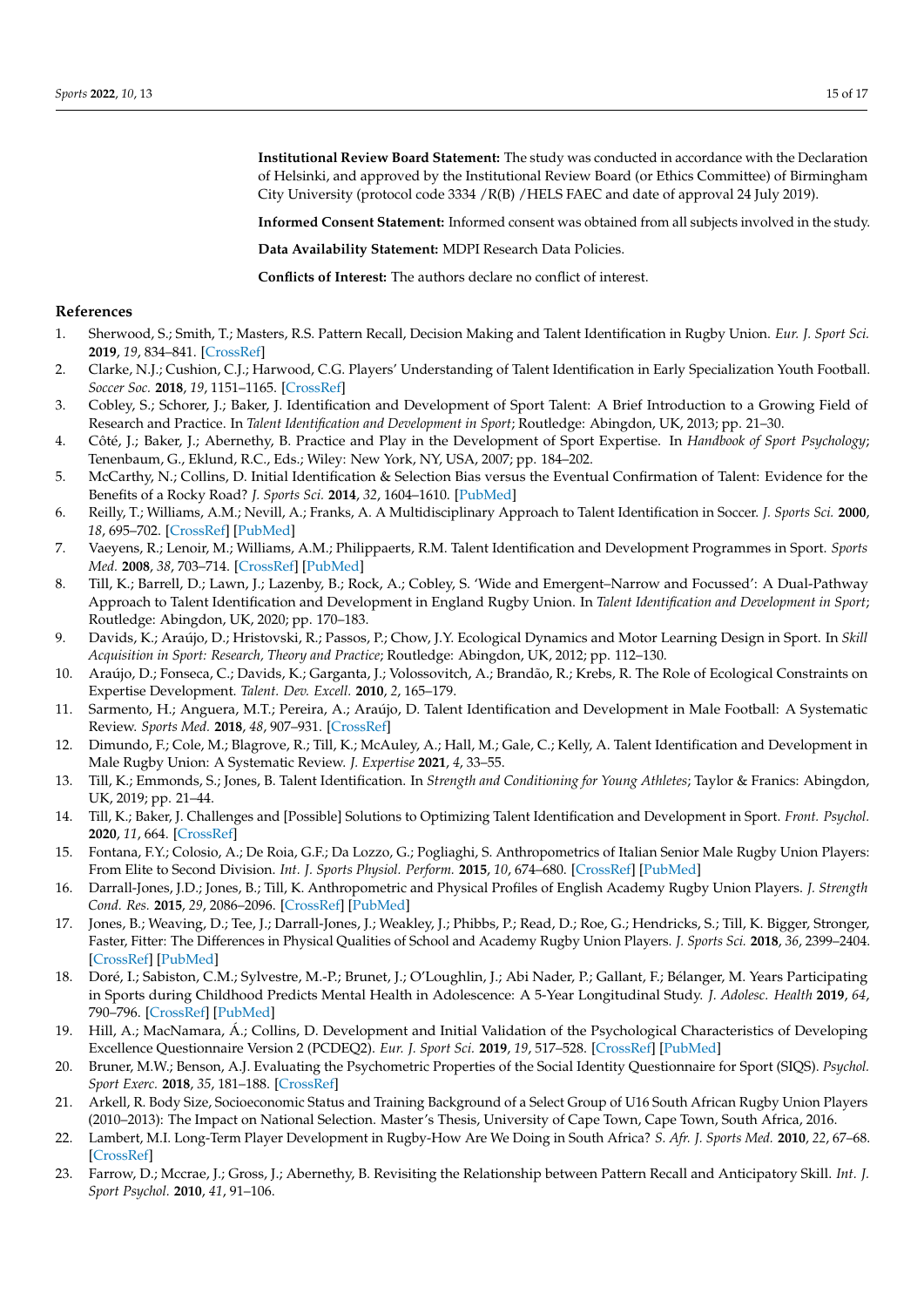- <span id="page-15-0"></span>24. Côté, J.; Erickson, K.; Abernethy, B. Play and Practice during Childhood. In *Conditions of Children's Talent Development in Sport*; Côté, J., Lidor, R., Eds.; Fitness Information Technology: Morgantown, WV, USA, 2013; pp. 9–20.
- <span id="page-15-1"></span>25. Côté, J.; Lidor, R. Early Talent Development in Sport: A Multifaceted Approach. In *Conditions of Children's Talent Development in Sport*; Fitness Information Technology: Morgantown, WV, USA, 2013; pp. 1–8.
- <span id="page-15-2"></span>26. Bjørndal, C.T.; Luteberget, L.S.; Holm, S. The Relationship between Early and Senior Level Participation in International Women's and Men's Handball. *J. Hum. Kinet.* **2018**, *63*, 73. [\[CrossRef\]](http://doi.org/10.2478/hukin-2018-0008)
- <span id="page-15-3"></span>27. Cobley, S.; Hanratty, M.; O'Connor, D.; Cotton, W. First Club Location and Relative Age as Influences on Being a Professional Australian Rugby League Player. *Int. J. Sports Sci. Coach.* **2014**, *9*, 335–346. [\[CrossRef\]](http://doi.org/10.1260/1747-9541.9.2.335)
- <span id="page-15-4"></span>28. MacDonald, D.J.; Cheung, M.; Côté, J.; Abernethy, B. Place but Not Date of Birth Influences the Development and Emergence of Athletic Talent in American Football. *J. Appl. Sport Psychol.* **2009**, *21*, 80–90. [\[CrossRef\]](http://doi.org/10.1080/10413200802541868)
- <span id="page-15-5"></span>29. Winn, C.O.; Ford, P.R.; McNarry, M.A.; Lewis, J.; Stratton, G. The Effect of Deprivation on the Developmental Activities of Adolescent Rugby Union Players in Wales. *J. Sports Sci.* **2017**, *35*, 2390–2396. [\[CrossRef\]](http://doi.org/10.1080/02640414.2016.1271136)
- <span id="page-15-6"></span>30. Baker, J.; Cobley, S.; Schorer, J.; Wattie, N. Talent Identification and Development in Sport. In *Routledge Handbook of Talent Identification and Development in Sport*; Taylor & Francis: Abingdon, UK, 2013; pp. 1–7.
- <span id="page-15-7"></span>31. Owen, C.; Till, K.; Weakley, J.; Jones, B. Testing Methods and Physical Qualities of Male Age Grade Rugby Union Players: A Systematic Review. *PLoS ONE* **2020**, *15*, e0233796. [\[CrossRef\]](http://doi.org/10.1371/journal.pone.0233796)
- <span id="page-15-8"></span>32. Quarrie, L.K.; Wilson, B.D. Force Production in the Rugby Union Scrum. *J. Sports Sci.* **2000**, *18*, 237–246. [\[CrossRef\]](http://doi.org/10.1080/026404100364974)
- <span id="page-15-9"></span>33. Dimundo, F.; Cole, M.; Blagrove, R.C.; McAuley, A.B.; Till, K.; Hall, M.; Pacini, D.; Kelly, A.L. The Anthropometric, Physical, and Relative Age Characteristics of an English Premiership Rugby Union Academy. *Int. J. Strength Cond.* **2021**, *1*, 1–20. [\[CrossRef\]](http://doi.org/10.47206/ijsc.v1i1.67)
- <span id="page-15-10"></span>34. Vaz, L.; Martín, I.; Batista, M.; Almeida, L.; Fernandes, H.M. Differences in the Psychological Skills and Strategies Used by Elite Male Under-19 Rugby Union Players in Competition According to Playing Position. *Rev. Iberoam. Psicol. Ejerc. Deporte* **2017**, *12*, 225–230.
- <span id="page-15-11"></span>35. Till, K.; Weakley, J.; Read, D.B.; Phibbs, P.; Darrall-Jones, J.; Roe, G.; Chantler, S.; Mellalieu, S.; Hislop, M.; Stokes, K. Applied Sport Science for Male Age-Grade Rugby Union in England. *Sports Med.-Open* **2020**, *6*, 14. [\[CrossRef\]](http://doi.org/10.1186/s40798-020-0236-6)
- <span id="page-15-12"></span>36. Ford, P.R.; Ward, P.; Hodges, N.J.; Williams, A.M. The Role of Deliberate Practice and Play in Career Progression in Sport: The Early Engagement Hypothesis. *High Abil. Stud.* **2009**, *20*, 65–75. [\[CrossRef\]](http://doi.org/10.1080/13598130902860721)
- <span id="page-15-13"></span>37. Côté, J.; Strachan, L.; Fraser-Thomas, J. Participation, Personal Development, and Performance through Youth Sport. In *Positive Youth Development through Sport*; Routledge: Abingdon, UK, 2007; pp. 48–60.
- <span id="page-15-14"></span>38. English Indices of Deprivation. Available online: <https://www.gov.uk/government/collections/english-indices-of-deprivation> (accessed on 23 September 2021).
- <span id="page-15-15"></span>39. Coldwells, A.; Atkinson, G.; Reilly, T. Sources of Variation in Back and Leg Dynamometry. *Ergonomics* **1994**, *37*, 79–86. [\[CrossRef\]](http://doi.org/10.1080/00140139408963625) [\[PubMed\]](http://www.ncbi.nlm.nih.gov/pubmed/8112285)
- <span id="page-15-16"></span>40. Massy-Westropp, N.M.; Gill, T.K.; Taylor, A.W.; Bohannon, R.W.; Hill, C.L. Hand Grip Strength: Age and Gender Stratified Normative Data in a Population-Based Study. *BMC Res. Notes* **2011**, *4*, 127. [\[CrossRef\]](http://doi.org/10.1186/1756-0500-4-127) [\[PubMed\]](http://www.ncbi.nlm.nih.gov/pubmed/21492469)
- <span id="page-15-17"></span>41. Román, P.Á.L.; Macias, F.J.V.; Pinillos, F.G. Effects of a Contrast Training Programme on Jumping, Sprinting and Agility Performance of Prepubertal Basketball Players. *J. Sports Sci.* **2018**, *36*, 802–808. [\[CrossRef\]](http://doi.org/10.1080/02640414.2017.1340662) [\[PubMed\]](http://www.ncbi.nlm.nih.gov/pubmed/28636435)
- <span id="page-15-18"></span>42. Sayers, S.P.; Harackiewicz, D.V.; Harman, E.A.; Frykman, P.N.; Rosenstein, M.T. Cross-Validation of Three Jump Power Equations. *Med. Sci. Sports Exerc.* **1999**, *31*, 572–577. [\[CrossRef\]](http://doi.org/10.1097/00005768-199904000-00013) [\[PubMed\]](http://www.ncbi.nlm.nih.gov/pubmed/10211854)
- <span id="page-15-19"></span>43. Buchheit, M.; Laursen, P.B.; Millet, G.P.; Pactat, F.; Ahmaidi, S. Predicting Intermittent Running Performance: Critical Velocity versus Endurance Index. *Int. J. Sports Med.* **2008**, *29*, 307–315. [\[CrossRef\]](http://doi.org/10.1055/s-2007-965357) [\[PubMed\]](http://www.ncbi.nlm.nih.gov/pubmed/17879881)
- <span id="page-15-20"></span>44. Kelly, A.L.; Wilson, M.R.; Jackson, D.T.; Turnnidge, J.; Williams, C.A. Speed of Thought and Speed of Feet: Examining Perceptual-Cognitive Expertise and Physical Performance in an English Football Academy. *J. Sci. Sport Exerc.* **2020**, *3*, 88–97. [\[CrossRef\]](http://doi.org/10.1007/s42978-020-00081-2)
- <span id="page-15-21"></span>45. Cohen, J. *Statistical Power Analysis for the Behavioural Sciences*; Laurence Erlbaum Associates Inc.: Hillsdale, NJ, USA, 1988.
- <span id="page-15-22"></span>46. Armstrong, M.E.; Lambert, E.V.; Lambert, M.I. Physical Fitness of South African Primary School Children, 6 to 13 Years of Age: Discovery Vitality Health of the Nation Study. *Percept. Mot. Ski.* **2011**, *113*, 999–1016. [\[CrossRef\]](http://doi.org/10.2466/06.10.13.PMS.113.6.999-1016) [\[PubMed\]](http://www.ncbi.nlm.nih.gov/pubmed/22403942)
- <span id="page-15-23"></span>47. Krause, L.M.; Naughton, G.A.; Denny, G.; Patton, D.; Hartwig, T.; Gabbett, T.J. Understanding Mismatches in Body Size, Speed and Power among Adolescent Rugby Union Players. *J. Sci. Med. Sport* **2015**, *18*, 358–363. [\[CrossRef\]](http://doi.org/10.1016/j.jsams.2014.05.012)
- <span id="page-15-24"></span>48. Collins, D.J.; Macnamara, A.; McCarthy, N. Putting the Bumps in the Rocky Road: Optimizing the Pathway to Excellence. *Front. Psychol.* **2016**, *7*, 1482. [\[CrossRef\]](http://doi.org/10.3389/fpsyg.2016.01482)
- <span id="page-15-25"></span>49. Fraser-Thomas, J.; Beesley, T.; Dickler, L.; Harlow, M.; Mosher, A.; Preston, C.; Wolman, L. Developing Talent While Promoting Positive Youth Development: A Balancing Act. In *Routledge Handbook of Talent Identification and Development in Sport*; Routledge: Abingdon, UK, 2017; pp. 377–393.
- <span id="page-15-26"></span>50. Rothwell, M.; Davids, K.; Stone, J.; Araujo, D.; Shuttleworth, R. The Talent Development Process as Enhancing Athlete Functionality: Creating Forms of Life in an Ecological Niche. In *Routledge Handbook of Talent Identification and Development in Sport*; Routledge: Abingdon, UK, 2020.
- <span id="page-15-27"></span>51. Argus, C.K.; Gill, N.D.; Keogh, J.W. Characterization of the Differences in Strength and Power between Different Levels of Competition in Rugby Union Athletes. *J. Strength Cond. Res.* **2012**, *26*, 2698–2704. [\[CrossRef\]](http://doi.org/10.1519/JSC.0b013e318241382a)
- <span id="page-15-28"></span>52. Durandt, J.; Du Toit, S.; Borresen, J.; Hew-Butler, T.; Masimla, H.; Jokoet, I.; Lambert, M. Fitness and Body Composition Profiling of Elite Junior South African Rugby Players. *S. Afr. J. Sports Med.* **2006**, *18*, 38–45. [\[CrossRef\]](http://doi.org/10.17159/2078-516X/2006/v18i2a242)